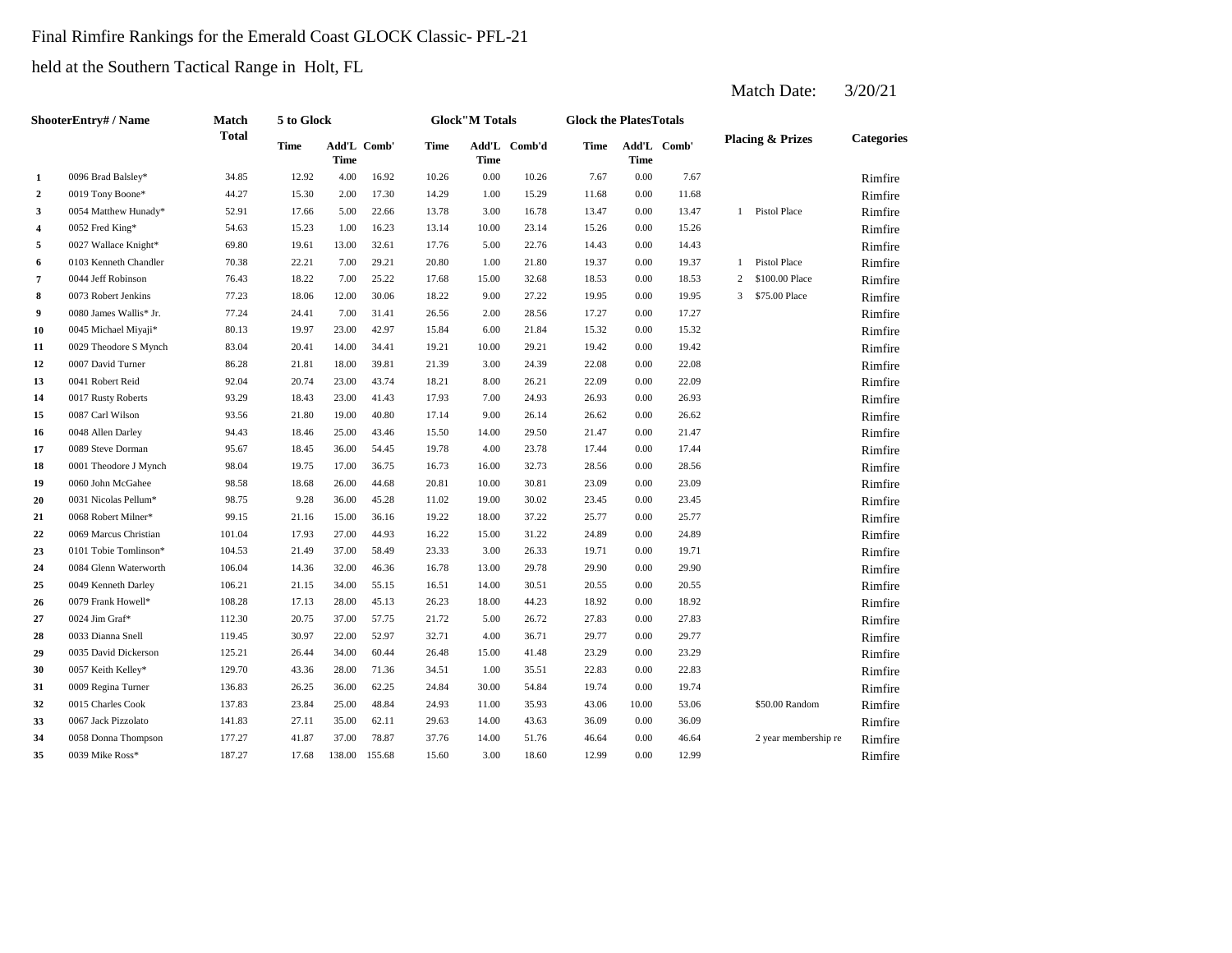|    | <b>ShooterEntry#/Name</b> | <b>Match</b> | 5 to Glock |                            |        |        | <b>Glock</b> "M Totals |        | <b>Glock the Plates Totals</b> |        |             |                             |            |
|----|---------------------------|--------------|------------|----------------------------|--------|--------|------------------------|--------|--------------------------------|--------|-------------|-----------------------------|------------|
|    |                           | <b>Total</b> | Time       | <b>Add'L Comb'</b><br>Time |        | Time   | Add'L<br>Time          | Comb'd | Time                           | Time   | Add'L Comb' | <b>Placing &amp; Prizes</b> | Categories |
| 36 | 0071 Kenneth Kerr         | 190.05       | 29.21      | 56.00                      | 85.21  | 37.50  | 29.00                  | 66.50  | 38.34                          | 0.00   | 38.34       |                             | Rimfire    |
| 37 | 0076 Geoffrey Horne       | 212.70       | 31.92      | 73.00                      | 104.92 | 40.74  | 23.00                  | 63.74  | 44.04                          | 0.00   | 44.04       |                             | Rimfire    |
| 38 | 0037 Donna Dickerson      | 331.29       | 44.31      | 74.00                      | 118.31 | 55.48  | 62.00                  | 117.48 | 85.50                          | 10.00  | 95.50       |                             | Rimfire    |
| 39 | 0075 Tim Howell           | 332.45       | 23.35      | 122.00                     | 145.35 | 33.82  | 62.00                  | 95.82  | 81.28                          | 10.00  | 91.28       |                             | Rimfire    |
| 40 | 0085 Amanda Waterworth    | 361.21       | 40.23      | 29.00                      | 69.23  | 40.43  | 29.00                  | 69.43  | 102.55                         | 120.00 | 222.55      |                             | Rimfire    |
| 41 | 0038 Payton Dickerson     | 490.14       | 48.69      | 88.00                      | 136.69 | 47.68  | 44.00                  | 91.68  | 121.77                         | 140.00 | 261.77      |                             | Rimfire    |
| 42 | 0100 Alyssa Vinson        | 501.79       | 65.70      | 132.00                     | 197.70 | 130.91 | 50.00                  | 180.91 | 123.18                         | 0.00   | 123.18      |                             | Rimfire    |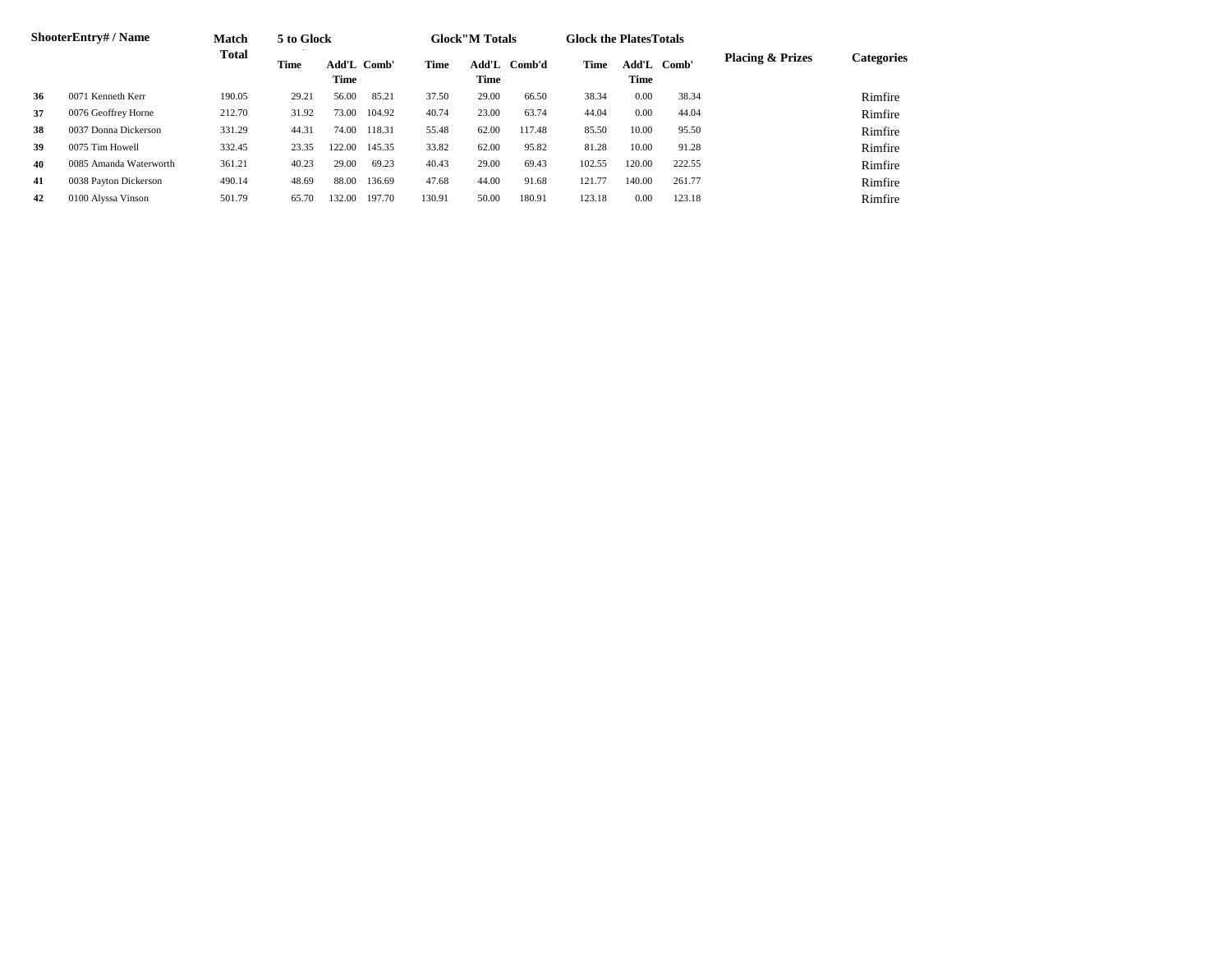## Final GLOCK Girls' Rankings for the Emerald Coast GLOCK Classic- PFL-21

held at the Southern Tactical Range in Holt, FL

|                | <b>ShooterEntry# / Name</b> | Match  | 5 to Glock |                     |        |        | <b>Glock</b> "M Totals |              | <b>Glock the Plates Totals</b> |        |             |   |                             |
|----------------|-----------------------------|--------|------------|---------------------|--------|--------|------------------------|--------------|--------------------------------|--------|-------------|---|-----------------------------|
|                |                             | Total  | Time       | Add'L Comb'<br>Time |        | Time   | Time                   | Add'L Comb'd | Time                           | Time   | Add'L Comb' |   | <b>Placing &amp; Prizes</b> |
| 1              | 0065 Barbara Thibodaux*     | 97.43  | 24.93      | 21.00               | 45.93  | 23.14  | 8.00                   | 31.14        | 20.36                          | 0.00   | 20.36       |   | \$100.00 Place              |
| $\overline{2}$ | 0063 Maria Meesit           | 117.07 | 23.69      | 28.00               | 51.69  | 17.97  | 16.00                  | 33.97        | 31.41                          | 0.00   | 31.41       |   | \$100.00 Place              |
| 3              | 0102 Katherine Lilly        | 137.81 | 48.98      | 14.00               | 62.98  | 39.54  | 5.00                   | 44.54        | 30.29                          | 0.00   | 30.29       | 2 | <b>ETool Place</b>          |
| 4              | 0043 Jamie Sue Sloan        | 139.43 | 33.10      | 38.00               | 71.10  | 29.43  | 12.00                  | 41.43        | 26.90                          | 0.00   | 26.90       | 3 | Knife Place                 |
| 5              | 0034 Dianna Snell           | 155.07 | 41.00      | 29.00               | 70.00  | 36.90  | 4.00                   | 40.90        | 44.17                          | 0.00   | 44.17       |   |                             |
| 6              | 0059 Donna Thompson         | 238.71 | 47.77      | 70.00               | 117.77 | 40.42  | 30.00                  | 70.42        | 50.52                          | 0.00   | 50.52       |   |                             |
| 7              | 0004 Gina Wilson            | 499.95 | 82.29      | 46.00               | 128.29 | 93.54  | 82.00                  | 175.54       | 136.12                         | 60.00  | 196.12      |   |                             |
| 8              | 0088 Sandra Zack            | 501.82 | 60.81      | 104.00              | 164.81 | 75.43  | 100.00                 | 175.43       | 131.58                         | 30.00  | 161.58      |   |                             |
| 9              | 0014 Pamela Lovelace        | 504.76 | 80.13      | 82.00               | 162.13 | 78.10  | 81.00                  | 159.10       | 63.53                          | 120.00 | 183.53      |   |                             |
| 10             | 0098 Isabel Zack            | 504.84 | 50.51      | 43.00               | 93.51  | 205.24 | 30.00                  | 235.24       | 106.09                         | 70.00  | 176.09      |   |                             |
| 11             | 0106 Robin Guidry           | 717.99 | 76.03      | 127.00              | 203.03 | 96.14  | 120.00                 | 216.14       | 208.82                         | 90.00  | 298.82      |   |                             |
| 12             | 0099 lynell Estep           | 824.00 | 31.88      | 68.00               | 99.88  | 46.16  | 38.00                  | 84.16        | 399.96                         | 240.00 | 639.96      |   |                             |
| 13             | 0105 Aspen Guzman           | 854.90 | 162.69     | 83.00               | 245.69 | 154.54 | 84.00                  | 238.54       | 300.67                         | 70.00  | 370.67      |   |                             |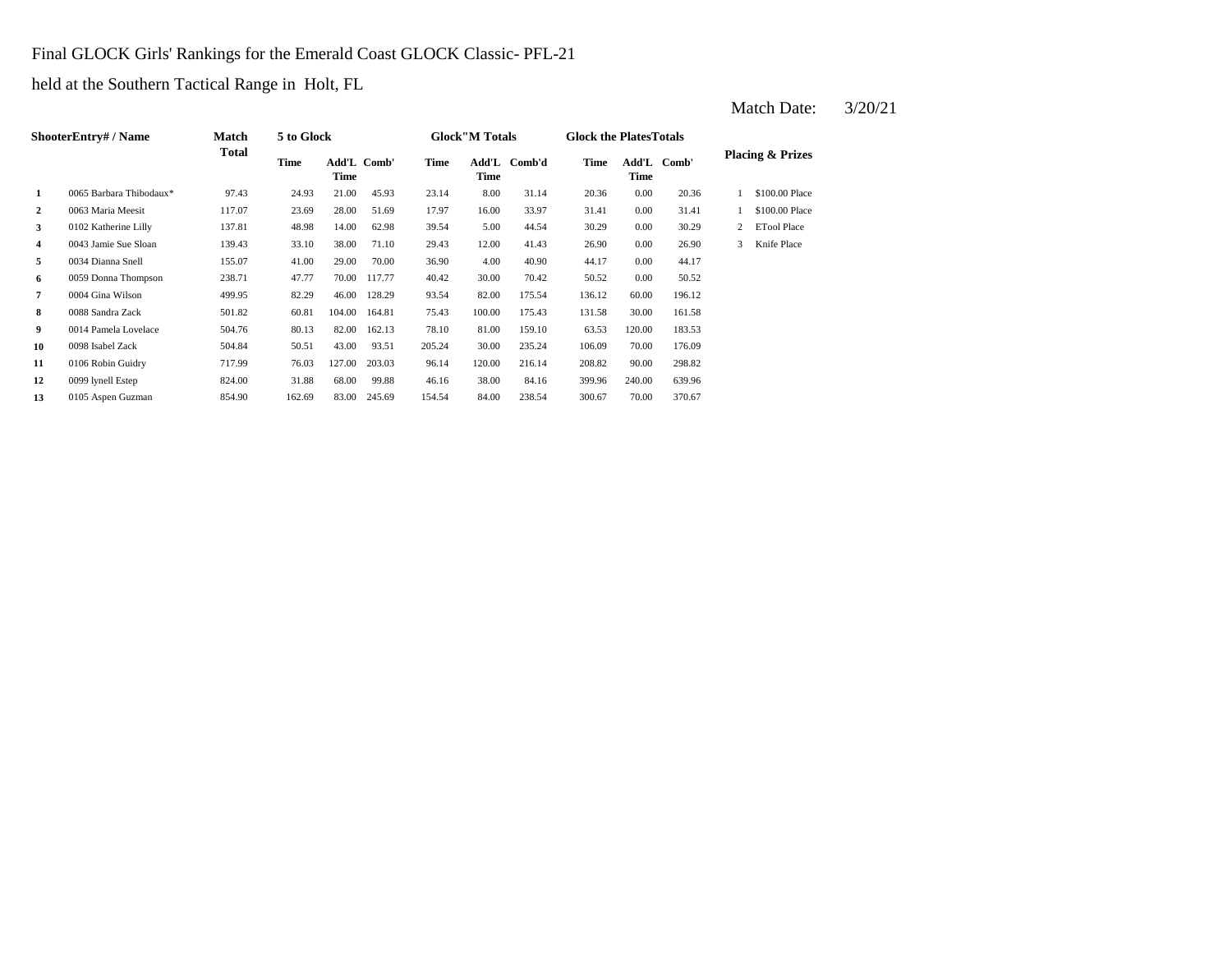## Final Pocket GLOCK Rankings for the Emerald Coast GLOCK Classic -PFL-21

held at the Southern Tactical Range in Holt, FL

|                | ShooterEntry# / Name   | Match        | 5 to Glock |       |             |       | <b>Glock"M Totals</b> |              | <b>Glock the PlatesTotals</b> |                            |        |                |                             |
|----------------|------------------------|--------------|------------|-------|-------------|-------|-----------------------|--------------|-------------------------------|----------------------------|--------|----------------|-----------------------------|
|                |                        | <b>Total</b> | Time       | Time  | Add'L Comb' | Time  | Time                  | Add'L Comb'd | Time                          | Add'L Comb'<br><b>Time</b> |        |                | <b>Placing &amp; Prizes</b> |
| 1              | 0020 Tony Boone*       | 38.48        | 12.23      | 1.00  | 13.23       | 10.63 | 0.00                  | 10.63        | 14.62                         | 0.00                       | 14.62  |                |                             |
| $\overline{2}$ | 0050 Danny Clifton*    | 40.42        | 9.57       | 5.00  | 14.57       | 12.15 | 0.00                  | 12.15        | 13.70                         | 0.00                       | 13.70  |                |                             |
| 3              | 0053 Fred King*        | 43.16        | 11.64      | 3.00  | 14.64       | 12.86 | 0.00                  | 12.86        | 15.66                         | 0.00                       | 15.66  |                |                             |
| 4              | 0023 Ken Carr*         | 47.95        | 15.31      | 0.00  | 15.31       | 14.58 | 1.00                  | 15.58        | 17.06                         | 0.00                       | 17.06  |                |                             |
| 5              | 0006 Robert Perkins*   | 53.68        | 13.38      | 7.00  | 20.38       | 13.70 | 0.00                  | 13.70        | 19.60                         | 0.00                       | 19.60  | $\mathbf{1}$   | Pistol Place                |
| 6              | 0028 Wallace Knight*   | 54.94        | 14.75      | 7.00  | 21.75       | 12.33 | 5.00                  | 17.33        | 15.86                         | 0.00                       | 15.86  |                |                             |
| $\overline{7}$ | 0046 Michael Miyaji*   | 56.37        | 13.77      | 5.00  | 18.77       | 13.73 | 3.00                  | 16.73        | 20.87                         | 0.00                       | 20.87  |                |                             |
| 8              | 0064 Gary Thibodaux*   | 57.75        | 15.77      | 4.00  | 19.77       | 14.66 | 2.00                  | 16.66        | 21.32                         | 0.00                       | 21.32  |                |                             |
| 9              | 0078 Frank Howell*     | 59.87        | 15.45      | 4.00  | 19.45       | 11.26 | 0.00                  | 11.26        | 29.16                         | 0.00                       | 29.16  |                |                             |
| 10             | 0040 Mike Ross*        | 61.03        | 12.09      | 17.00 | 29.09       | 10.88 | 3.00                  | 13.88        | 18.06                         | 0.00                       | 18.06  |                |                             |
| 11             | 0090 Steve Dorman      | 61.65        | 14.01      | 5.00  | 19.01       | 15.15 | 2.00                  | 17.15        | 25.49                         | 0.00                       | 25.49  | $\mathbf{1}$   | Pistol Place                |
| 12             | 0061 John McGahee      | 63.38        | 13.26      | 6.00  | 19.26       | 13.65 | 4.00                  | 17.65        | 26.47                         | 0.00                       | 26.47  | $\overline{c}$ | \$75.00 Place               |
| 13             | 0018 Rusty Roberts     | 64.85        | 12.35      | 4.00  | 16.35       | 14.37 | 2.00                  | 16.37        | 22.13                         | 10.00                      | 32.13  | $\overline{3}$ | <b>ETool Place</b>          |
| 14             | 0008 David Turner      | 68.20        | 17.83      | 6.00  | 23.83       | 17.93 | 4.00                  | 21.93        | 22.44                         | 0.00                       | 22.44  |                |                             |
| 15             | 0092 Randy Eubanks     | 71.54        | 16.53      | 12.00 | 28.53       | 17.23 | 6.00                  | 23.23        | 19.78                         | 0.00                       | 19.78  |                |                             |
| 16             | 0081 James Wallis* Jr. | 71.96        | 21.34      | 1.00  | 22.34       | 21.19 | 1.00                  | 22.19        | 27.43                         | 0.00                       | 27.43  |                | \$50.00 Random              |
| 17             | 0025 Jim Graf*         | 75.15        | 13.73      | 7.00  | 20.73       | 19.29 | 1.00                  | 20.29        | 24.13                         | 10.00                      | 34.13  |                |                             |
| 18             | 0074 Robert Jenkins    | 76.31        | 12.33      | 6.00  | 18.33       | 16.13 | 1.00                  | 17.13        | 20.85                         | 20.00                      | 40.85  |                |                             |
| 19             | 0062 Maria Meesit      | 81.54        | 14.69      | 14.00 | 28.69       | 19.89 | 9.00                  | 28.89        | 23.96                         | 0.00                       | 23.96  |                |                             |
| 20             | 0036 David Dickerson   | 83.90        | 16.99      | 12.00 | 28.99       | 18.59 | 0.00                  | 18.59        | 26.32                         | 10.00                      | 36.32  |                |                             |
| 21             | 0032 Karl Snell        | 89.61        | 16.72      | 15.00 | 31.72       | 24.11 | 7.00                  | 31.11        | 26.78                         | 0.00                       | 26.78  |                |                             |
| 22             | 0030 Theodore S Mynch  | 92.29        | 18.75      | 18.00 | 36.75       | 18.61 | 2.00                  | 20.61        | 34.93                         | 0.00                       | 34.93  |                |                             |
| 23             | 0042 Robert Reid       | 92.41        | 18.06      | 10.00 | 28.06       | 18.85 | 3.00                  | 21.85        | 22.50                         | 20.00                      | 42.50  |                |                             |
| 24             | 0003 Michael Tolar     | 102.91       | 16.09      | 19.00 | 35.09       | 18.94 | 8.00                  | 26.94        | 30.88                         | 10.00                      | 40.88  |                |                             |
| 25             | 0094 Saldor Swenson    | 103.59       | 15.41      | 9.00  | 24.41       | 22.23 | 6.00                  | 28.23        | 30.95                         | 20.00                      | 50.95  |                |                             |
| 26             | 0005 Chris John        | 112.11       | 25.19      | 13.00 | 38.19       | 27.54 | 7.00                  | 34.54        | 39.38                         | 0.00                       | 39.38  |                |                             |
| 27             | 0055 Matthew Hunady*   | 112.74       | 12.30      | 2.00  | 14.30       | 11.00 | 0.00                  | 11.00        | 17.44                         | 70.00                      | 87.44  |                |                             |
| 28             | 0013 Robert Milner*    | 118.89       | 14.14      | 17.00 | 31.14       | 16.00 | 4.00                  | 20.00        | 27.75                         | 40.00                      | 67.75  |                |                             |
| 29             | 0083 Brian Van Note    | 134.86       | 18.79      | 28.00 | 46.79       | 19.72 | 8.00                  | 27.72        | 40.35                         | 20.00                      | 60.35  |                |                             |
| 30             | 0002 Theodore J Mynch  | 144.31       | 16.18      | 13.00 | 29.18       | 18.51 | 17.00                 | 35.51        | 29.62                         | 50.00                      | 79.62  |                |                             |
| 31             | 0016 Charles Cook      | 152.98       | 14.48      | 44.00 | 58.48       | 19.99 | 10.00                 | 29.99        | 44.51                         | 20.00                      | 64.51  |                |                             |
| 32             | 0091 Jeffery Green     | 157.69       | 9.85       | 38.00 | 47.85       | 11.25 | 14.00                 | 25.25        | 24.59                         | 60.00                      | 84.59  |                |                             |
| 33             | 0010 Regina Turner     | 197.71       | 21.23      | 34.00 | 55.23       | 24.32 | 17.00                 | 41.32        | 41.16                         | 60.00                      | 101.16 |                |                             |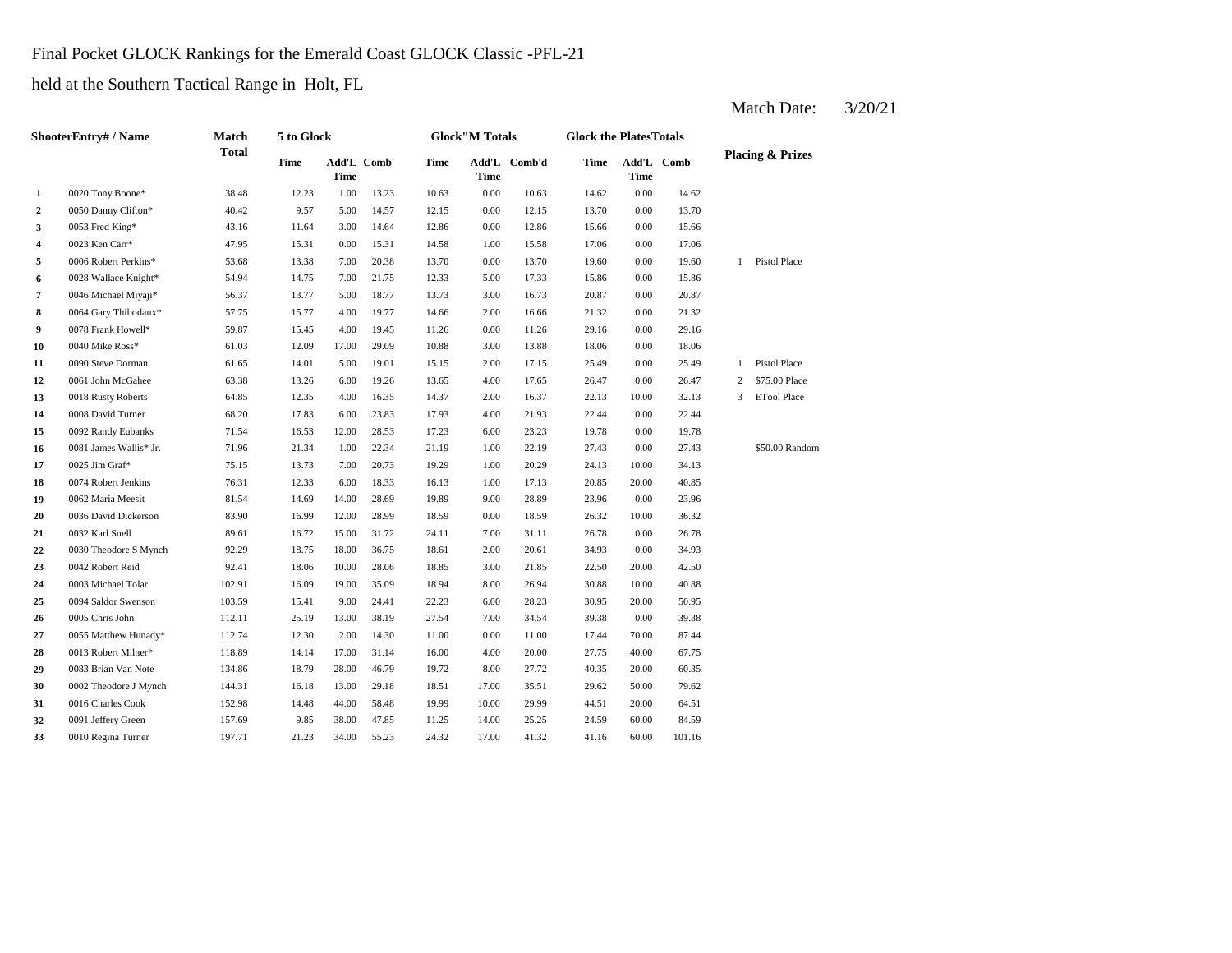## Final Stock GLOCK MOS Rankings for the Emerald Coast GLOCK Classic -PFL-21

held at the Southern Tactical Range in Holt, FL

|                | <b>ShooterEntry#/Name</b> | Match  | 5 to Glock |       |             |       | <b>Glock"M Totals</b> |              | <b>Glock the Plates Totals</b> |       |             |                |                             |
|----------------|---------------------------|--------|------------|-------|-------------|-------|-----------------------|--------------|--------------------------------|-------|-------------|----------------|-----------------------------|
|                |                           | Total  | Time       | Time  | Add'L Comb' | Time  | <b>Time</b>           | Add'L Comb'd | Time                           | Time  | Add'L Comb' |                | <b>Placing &amp; Prizes</b> |
| 1              | 0097 Brad Balsley*        | 36.20  | 12.38      | 2.00  | 14.38       | 10.06 | 4.00                  | 14.06        | 7.76                           | 0.00  | 7.76        |                |                             |
| $\overline{a}$ | 0051 Danny Clifton*       | 41.03  | 13.51      | 4.00  | 17.51       | 12.85 | 0.00                  | 12.85        | 10.67                          | 0.00  | 10.67       |                |                             |
| 3              | 0021 Tony Boone*          | 42.37  | 17.26      | 1.00  | 18.26       | 13.09 | 0.00                  | 13.09        | 11.02                          | 0.00  | 11.02       |                |                             |
| 4              | 0056 Matthew Hunady*      | 53.32  | 16.09      | 5.00  | 21.09       | 14.90 | 4.00                  | 18.90        | 13.33                          | 0.00  | 13.33       |                |                             |
| 5              | 0077 Robert Perkins*      | 62.28  | 19.87      | 6.00  | 25.87       | 16.69 | 4.00                  | 20.69        | 15.72                          | 0.00  | 15.72       |                |                             |
| 6              | 0086 Anthony Claxton      | 63.08  | 17.91      | 13.00 | 30.91       | 18.12 | 0.00                  | 18.12        | 14.05                          | 0.00  | 14.05       |                | \$100.00 Place              |
| $\overline{7}$ | 0104 Kenneth Chandler     | 64.61  | 22.99      | 3.00  | 25.99       | 20.67 | 4.00                  | 24.67        | 13.95                          | 0.00  | 13.95       | $\overline{2}$ | <b>ETool Place</b>          |
| 8              | 0082 Frank Howell*        | 68.42  | 19.67      | 8.00  | 27.67       | 21.01 | 1.00                  | 22.01        | 18.74                          | 0.00  | 18.74       |                | <b>Pistol Place</b>         |
| 9              | 0066 Barbara Thibodaux*   | 90.76  | 24.77      | 21.00 | 45.77       | 21.21 | 3.00                  | 24.21        | 20.78                          | 0.00  | 20.78       |                |                             |
| 10             | 0070 Marcus Christian     | 91.07  | 21.66      | 21.00 | 42.66       | 19.72 | 7.00                  | 26.72        | 21.69                          | 0.00  | 21.69       | 3              | Knife Place                 |
| 11             | $0026$ Jim Graf*          | 100.11 | 27.42      | 25.00 | 52.42       | 27.57 | 1.00                  | 28.57        | 19.12                          | 0.00  | 19.12       |                |                             |
| 12             | 0047 Michael Miyaji*      | 104.03 | 20.71      | 34.00 | 54.71       | 17.58 | 13.00                 | 30.58        | 18.74                          | 0.00  | 18.74       |                | \$50.00 Random              |
| 13             | 0095 Saldor Swenson       | 107.96 | 34.97      | 12.00 | 46.97       | 26.01 | 5.00                  | 31.01        | 29.98                          | 0.00  | 29.98       |                |                             |
| 14             | 0011 Charles Stokes* Jr.  | 109.49 | 25.45      | 24.00 | 49.45       | 27.31 | 10.00                 | 37.31        | 22.73                          | 0.00  | 22.73       |                |                             |
| 15             | 0072 Kenneth Kerr         | 115.03 | 30.69      | 18.00 | 48.69       | 28.54 | 12.00                 | 40.54        | 25.80                          | 0.00  | 25.80       |                |                             |
| 16             | 0093 Randy Eubanks        | 120.56 | 31.82      | 10.00 | 41.82       | 32.68 | 10.00                 | 42.68        | 36.06                          | 0.00  | 36.06       |                |                             |
| 17             | 0012 Robert Hilliard      | 171.13 | 53.04      | 6.00  | 59.04       | 45.70 | 0.00                  | 45.70        | 56.39                          | 10.00 | 66.39       |                |                             |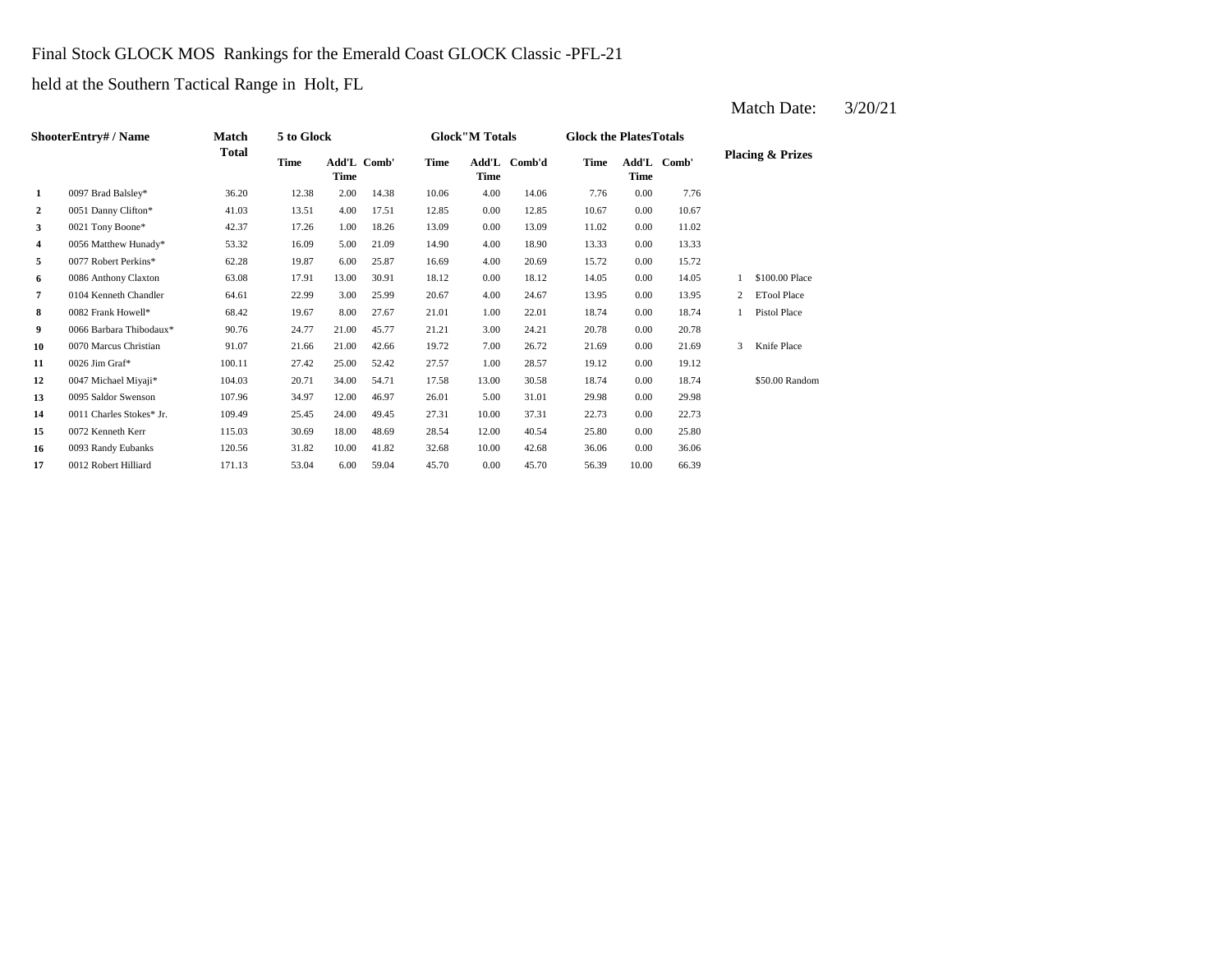Match Date:

**The following scores have not been included in the above results due to administrative issues or scoring errors Please call the GSSF office (770) 437-4718 as soon as possible for further clarification. Thank you.**

**Shooters who did not finish the match...**

#### **Shooters who did not show**

**0**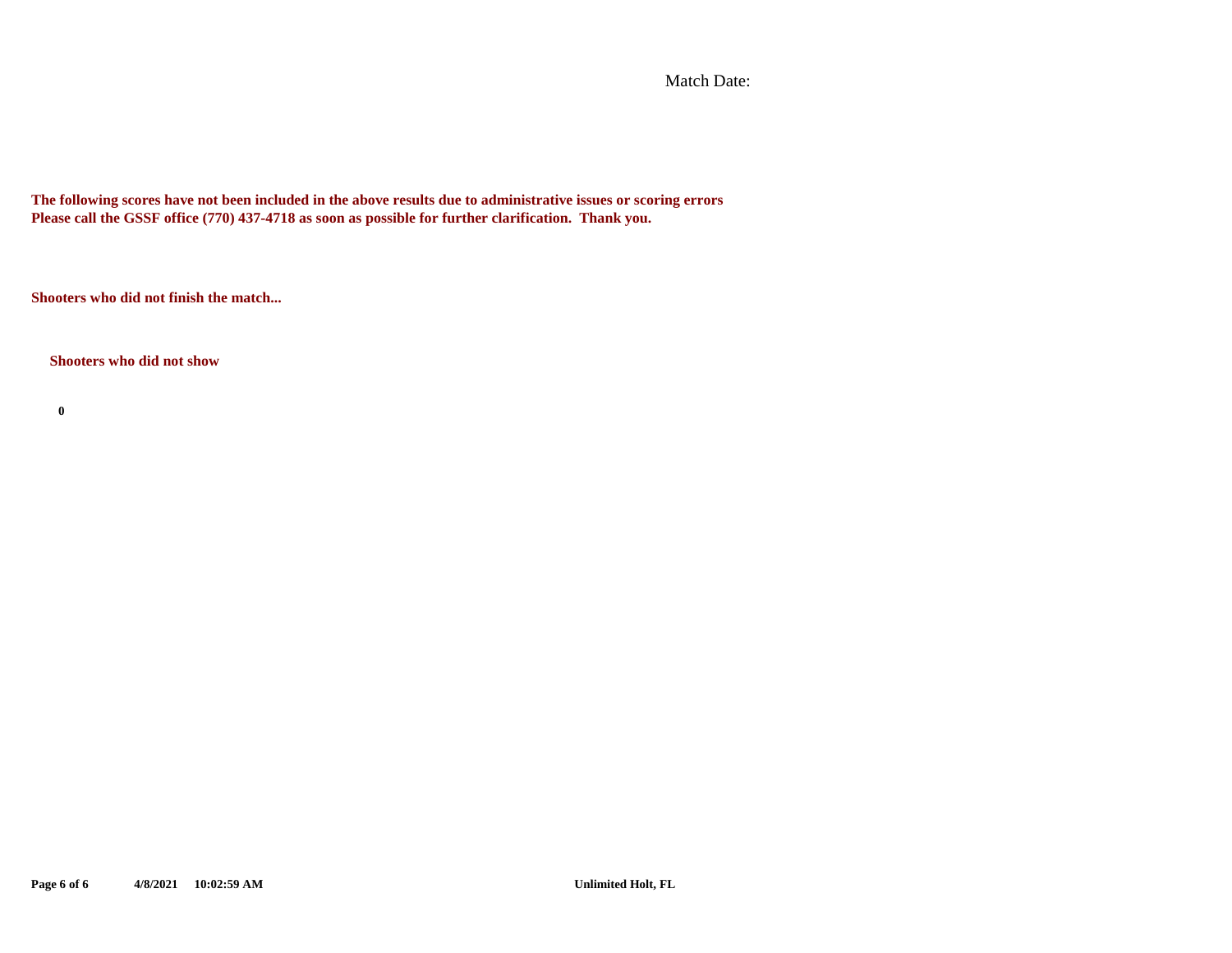## Final Civilian Rankings for the Emerald Coast GLOCK Classic II

held at the Southern Tactical Range in Holt, FL

|                | ShooterEntry# / Name     | Match  | 5 to Glock  |                            |        |             | <b>Glock</b> "M Totals |              | <b>Glock the PlatesTotals</b> |       |             |    |                             |                            |
|----------------|--------------------------|--------|-------------|----------------------------|--------|-------------|------------------------|--------------|-------------------------------|-------|-------------|----|-----------------------------|----------------------------|
|                |                          | Total  | <b>Time</b> | Add'L Comb'<br><b>Time</b> |        | <b>Time</b> | Time                   | Add'L Comb'd | <b>Time</b>                   | Time  | Add'L Comb' |    | <b>Placing &amp; Prizes</b> | <b>Categories</b>          |
| 1              | 0012 Robert Perkins      | 64.18  | 20.09       | 8.00                       | 28.09  | 18.41       | 2.00                   | 20.41        | 15.68                         | 0.00  | 15.68       | -1 | Pistol Place                |                            |
| $\overline{2}$ | 0175 Dalton Ledford      | 70.82  | 18.30       | 9.00                       | 27.30  | 18.51       | 8.00                   | 26.51        | 17.01                         | 0.00  | 17.01       | 2  | 100 Place                   |                            |
| 3              | 0115 John McGahee        | 78.29  | 20.33       | 12.00                      | 32.33  | 19.14       | 5.00                   | 24.14        | 21.82                         | 0.00  | 21.82       | 3  | 75 Place                    | Senior                     |
| 3              |                          | 78.29  | 20.33       | 12.00                      | 32.33  | 19.14       | 5.00                   | 24.14        | 21.82                         | 0.00  | 21.82       |    | 75 Senior                   | Senior                     |
| 4              | 0019 Carl Wilson         | 82.92  | 21.40       | 12.00                      | 33.40  | 20.19       | 7.00                   | 27.19        | 22.33                         | 0.00  | 22.33       |    |                             | Senior                     |
| 5              | 0082 Jeff Robinson       | 89.93  | 23.43       | 19.00                      | 42.43  | 20.52       | 8.00                   | 28.52        | 18.98                         | 0.00  | 18.98       |    |                             | Senior                     |
| 6              | 0201 Gerald Bonds        | 92.11  | 26.05       | 15.00                      | 41.05  | 21.10       | 9.00                   | 30.10        | 20.96                         | 0.00  | 20.96       |    | 75 Super Senior             | Super Senior               |
| 7              | 0036 Marcus Christian    | 92.73  | 25.05       | 15.00                      | 40.05  | 19.18       | 10.00                  | 29.18        | 23.50                         | 0.00  | 23.50       |    |                             |                            |
| 8              | 0001 Michael Tolar       | 95.40  | 25.90       | 15.00                      | 40.90  | 27.15       | 3.00                   | 30.15        | 24.35                         | 0.00  | 24.35       |    |                             | Senior                     |
| 9              | 0068 David Dickerson     | 98.82  | 26.21       | 25.00                      | 51.21  | 21.35       | 7.00                   | 28.35        | 19.26                         | 0.00  | 19.26       |    |                             |                            |
| 10             | 0030 F Lovelace          | 103.99 | 20.56       | 9.00                       | 29.56  | 17.18       | 11.00                  | 28.18        | 26.25                         | 20.00 | 46.25       |    |                             | Super Senior               |
| 11             | 0147 Shane Partridge     | 104.50 | 25.71       | 17.00                      | 42.71  | 26.98       | 11.00                  | 37.98        | 23.81                         | 0.00  | 23.81       |    |                             |                            |
| 12             | 0169 Randy Eubanks       | 105.12 | 25.68       | 16.00                      | 41.68  | 24.07       | 17.00                  | 41.07        | 22.37                         | 0.00  | 22.37       |    | Pistol Random               |                            |
| 13             | 0205 Ken Lilly           | 105.63 | 29.52       | 4.00                       | 33.52  | 29.09       | 18.00                  | 47.09        | 25.02                         | 0.00  | 25.02       |    |                             | Senior                     |
| 14             | 0137 Theodore Foreman II | 106.92 | 38.37       | 6.00                       | 44.37  | 35.90       | 1.00                   | 36.90        | 25.65                         | 0.00  | 25.65       |    |                             |                            |
| 15             | 0179 Saldor Swenson      | 107.62 | 24.39       | 17.00                      | 41.39  | 23.07       | 17.00                  | 40.07        | 26.16                         | 0.00  | 26.16       |    |                             | Super Senior               |
| 16             | 0118 Maria Meesit        | 110.84 | 20.14       | 29.00                      | 49.14  | 19.84       | 15.00                  | 34.84        | 26.86                         | 0.00  | 26.86       |    | 75 Adult Female             | Adult Female, Senior       |
| 17             | 0056 Ken McLemore        | 118.29 | 23.21       | 38.00                      | 61.21  | 21.54       | 13.00                  | 34.54        | 22.54                         | 0.00  | 22.54       |    |                             | Senior                     |
| 18             | 0129 John Crusan         | 121.16 | 21.55       | 29.00                      | 50.55  | 27.41       | 24.00                  | 51.41        | 19.20                         | 0.00  | 19.20       |    |                             |                            |
| 19             | 0016 Tony Landenwich     | 126.44 | 30.98       | 15.00                      | 45.98  | 31.33       | 18.00                  | 49.33        | 31.13                         | 0.00  | 31.13       |    |                             | Super Senior               |
| 20             | 0207 Katherine Lilly     | 133.27 | 38.67       | 18.00                      | 56.67  | 38.92       | 7.00                   | 45.92        | 30.68                         | 0.00  | 30.68       |    |                             |                            |
| 21             | 0106 James Bolling       | 134.98 | 25.70       | 27.00                      | 52.70  | 29.69       | 19.00                  | 48.69        | 33.59                         | 0.00  | 33.59       |    |                             | Super Senior               |
| 22             | 0080 Jamie Sue Sloan     | 136.19 | 35.02       | 21.00                      | 56.02  | 31.54       | 11.00                  | 42.54        | 37.63                         | 0.00  | 37.63       |    |                             | Adult Female, Super Senior |
| 23             | 0164 Jeffery Green       | 137.75 | 17.93       | 33.00                      | 50.93  | 17.82       | 18.00                  | 35.82        | 31.00                         | 20.00 | 51.00       |    |                             |                            |
| 24             | 0203 Marc Schaffer       | 141.36 | 28.37       | 27.00                      | 55.37  | 28.72       | 23.00                  | 51.72        | 34.27                         | 0.00  | 34.27       |    |                             | Senior                     |
| 25             | 0154 Adam Wisdom         | 148.02 | 21.12       | 43.00                      | 64.12  | 18.75       | 17.00                  | 35.75        | 38.15                         | 10.00 | 48.15       |    | 2 year membership re        |                            |
| 26             | 0125 Jack Pizzolato      | 157.58 | 30.58       | 15.00                      | 45.58  | 29.06       | 27.00                  | 56.06        | 45.94                         | 10.00 | 55.94       |    |                             | Senior                     |
| 27             | 0089 Kenneth Darley      | 159.25 | 19.66       | 64.00                      | 83.66  | 19.79       | 28.00                  | 47.79        | 27.80                         | 0.00  | 27.80       |    |                             |                            |
| 28             | 0033 Charles Cook        | 170.48 | 23.86       | 47.00                      | 70.86  | 30.56       | 17.00                  | 47.56        | 52.06                         | 0.00  | 52.06       |    |                             | Super Senior               |
| 29             | 0087 Allen Darley        | 181.11 | 17.90       | 86.00                      | 103.90 | 15.93       | 29.00                  | 44.93        | 32.28                         | 0.00  | 32.28       |    |                             |                            |
| 30             | 0171 Brandon Smiley      | 189.38 | 22.85       | 61.00                      | 83.85  | 27.05       | 31.00                  | 58.05        | 37.48                         | 10.00 | 47.48       |    |                             |                            |
| 31             | 0017 Alan Wackowski      | 191.44 | 33.89       | 57.00                      | 90.89  | 37.37       | 21.00                  | 58.37        | 42.18                         | 0.00  | 42.18       |    |                             | Super Senior               |
| 32             | 0195 Landon Whalen       | 265.62 | 41.99       | 52.00                      | 93.99  | 43.78       | 48.00                  | 91.78        | 79.85                         | 0.00  | 79.85       |    | 75 Junior Male              | Junior Male                |
| 33             | 0114 Donna Thompson      | 301.10 | 51.04       | 68.00                      | 119.04 | 51.52       | 74.00                  | 125.52       | 56.54                         | 0.00  | 56.54       |    |                             | Adult Female, Senior       |
| 34             | 0127 Jack Crusan         | 359.07 | 32.46       | 97.00                      | 129.46 | 43.37       | 40.00                  | 83.37        | 56.24                         | 90.00 | 146.24      |    |                             | Super Senior               |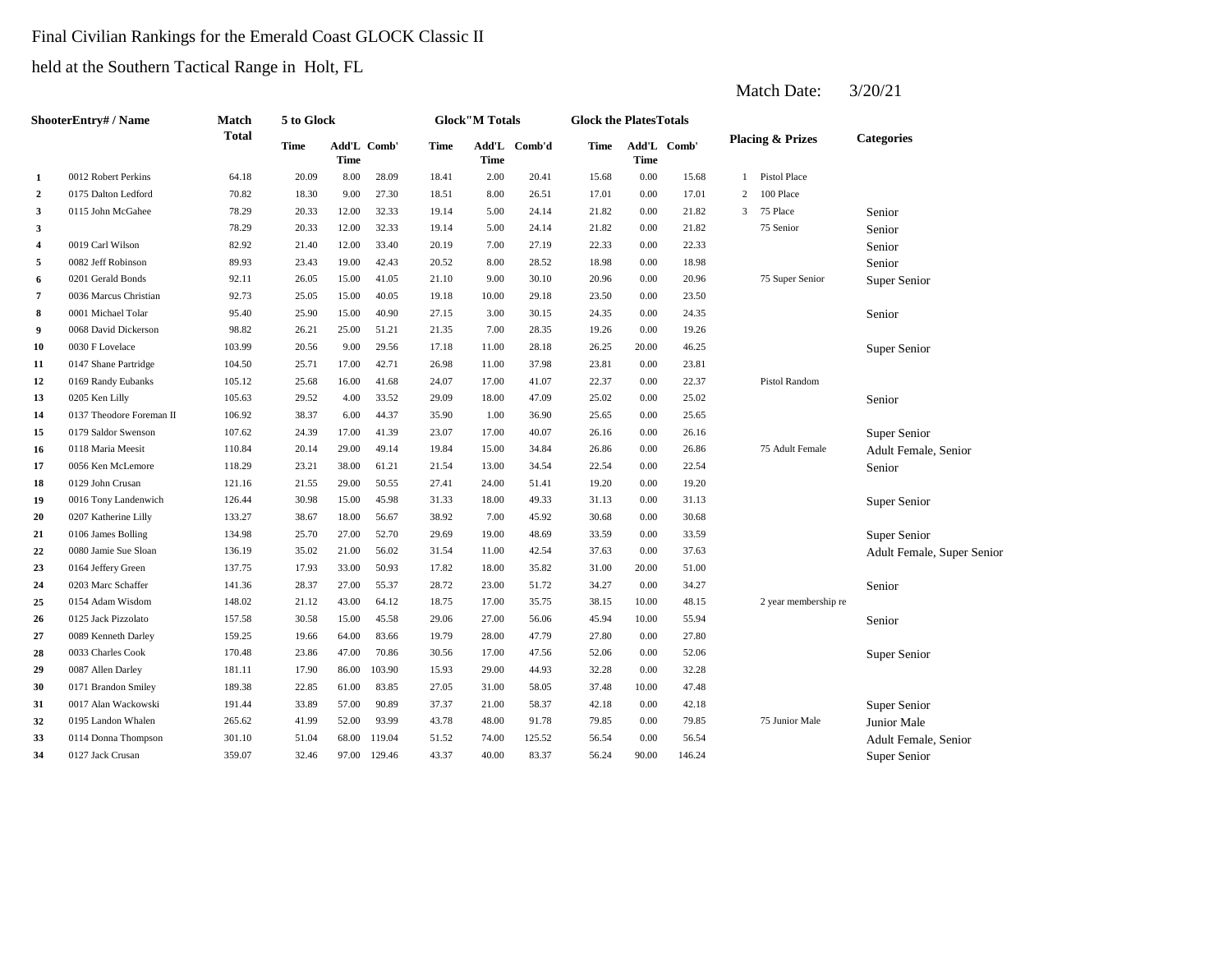|    | <b>ShooterEntry#/Name</b> | <b>Match</b> | 5 to Glock |                            |        |        | <b>Glock</b> "M Totals |        | <b>Glock the Plates Totals</b> |        |             |                             |                   |
|----|---------------------------|--------------|------------|----------------------------|--------|--------|------------------------|--------|--------------------------------|--------|-------------|-----------------------------|-------------------|
|    |                           | <b>Total</b> | Time       | <b>Add'L Comb'</b><br>Time |        | Time   | Add'L<br>Time          | Comb'd | Time                           | Time   | Add'L Comb' | <b>Placing &amp; Prizes</b> | <b>Categories</b> |
| 35 | 0134 Tim Howell           | 372.82       | 27.49      | 129.00                     | 156.49 | 49.60  | 92.00                  | 141.60 | 64.73                          | 10.00  | 74.73       |                             | Senior            |
| 36 | 0149 Pamela Lovelace      | 383.21       | 43.74      | 95.00                      | 138.74 | 45.71  | 55.00                  | 100.71 | 43.76                          | 100.00 | 143.76      |                             |                   |
| 37 | 0198 Isabel Zack          | 393.43       | 54.18      | 79.00                      | 133.18 | 80.43  | 50.00                  | 130.43 | 119.82                         | 10.00  | 129.82      | 75 Junior Female            | Junior Female     |
| 38 | 0196 Ayden Perry          | 463.28       | 60.89      | 92.00                      | 152.89 | 57.33  | 65.00                  | 122.33 | 148.06                         | 40.00  | 188.06      | LM-\$100 New Memb           | Junior Male       |
| 39 | 0185 Ethan Atchley        | 631.69       | 55.18      | 184.00                     | 239.18 | 29.99  | 164.00                 | 193.99 | 108.52                         | 90.00  | 198.52      |                             | Junior Male       |
| 40 | 0215 Taylor Fowler        | 788.42       | 58.50      | 227.00                     | 285.50 | 65.92  | 170.00                 | 235.92 | 137.00                         | 130.00 | 267.00      |                             | Junior Female     |
| 41 | 0197 Dawson Fuqua         | 987.77       | 77.12      | 158.00                     | 235.12 | 141.25 | 160.00                 | 301.25 | 281.40                         | 170.00 | 451.40      |                             | Junior Male       |
| 42 | 0184 Carl Estep           | .182.59      | 102.01     | 173.00                     | 275.01 | 111.62 | 156.00                 | 267.62 | 399.96                         | 240.00 | 639.96      |                             | Junior Male       |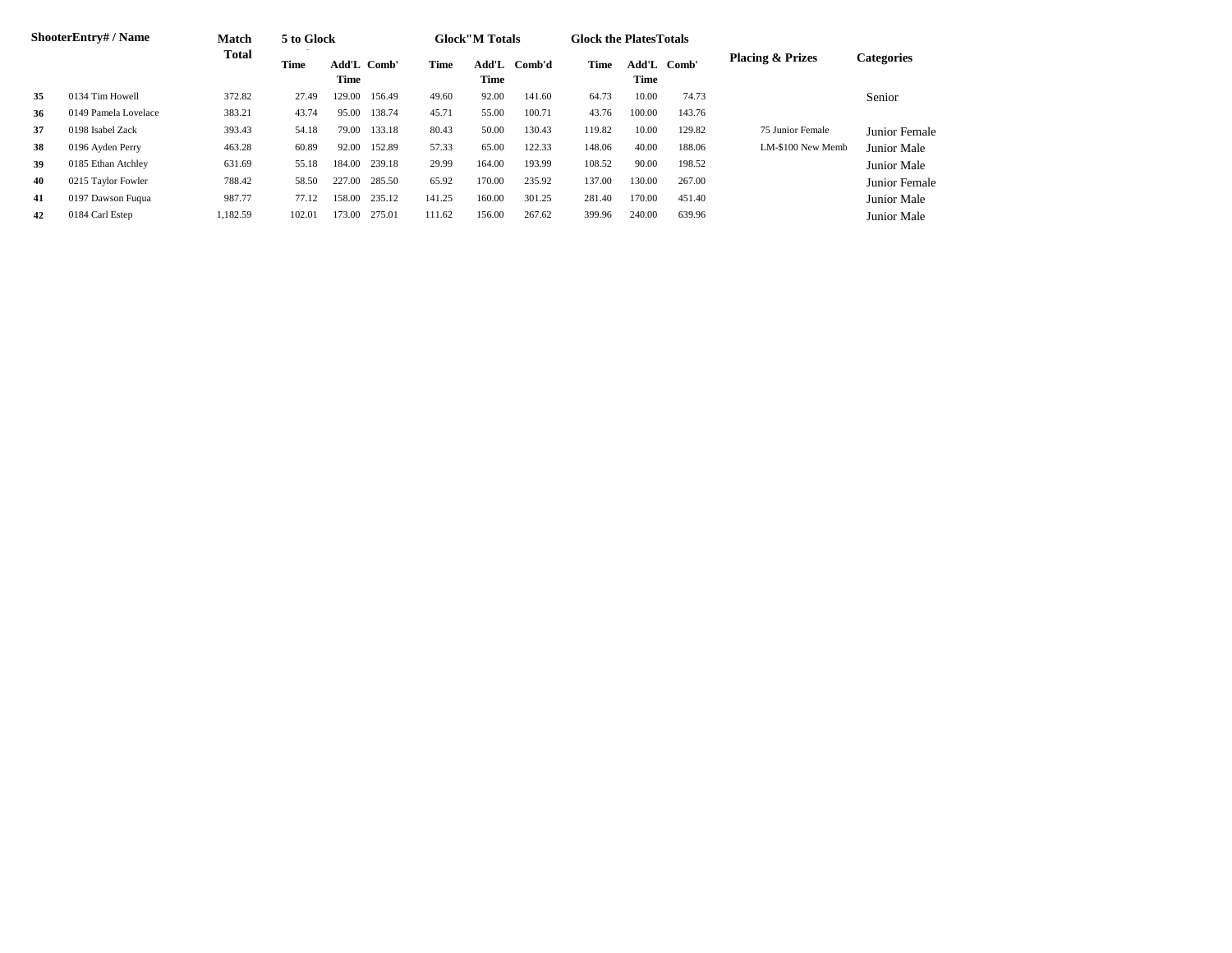## Final Competition Rankings for the Emerald Coast GLOCK Classic II

held at the Southern Tactical Range in Holt, FL

|                | <b>ShooterEntry# / Name</b> | Match        | 5 to Glock  |       |             |             | <b>Glock</b> "M Totals |              | <b>Glock the PlatesTotals</b> |             |             |                |                             |
|----------------|-----------------------------|--------------|-------------|-------|-------------|-------------|------------------------|--------------|-------------------------------|-------------|-------------|----------------|-----------------------------|
|                |                             | <b>Total</b> | <b>Time</b> | Time  | Add'L Comb' | <b>Time</b> | Time                   | Add'L Comb'd | Time                          | <b>Time</b> | Add'L Comb' |                | <b>Placing &amp; Prizes</b> |
| $\mathbf{1}$   | 0187 Brad Balsley*          | 46.79        | 14.85       | 4.00  | 18.85       | 11.65       | 5.00                   | 16.65        | 11.29                         | 0.00        | 11.29       | $\mathbf{2}$   | \$100.00 Place              |
| $\overline{2}$ | 0042 Tony Boone*            | 47.05        | 17.27       | 3.00  | 20.27       | 15.29       | 1.00                   | 16.29        | 10.49                         | 0.00        | 10.49       |                |                             |
| 3              | 0178 Dalton Ledford         | 65.80        | 14.43       | 11.00 | 25.43       | 15.65       | 10.00                  | 25.65        | 14.72                         | 0.00        | 14.72       | $\mathbf{1}$   | Pistol Place                |
| 4              | 0210 Michael Radenheimer*   | 66.03        | 20.80       | 7.00  | 27.80       | 21.11       | 0.00                   | 21.11        | 17.12                         | 0.00        | 17.12       | $\mathbf{1}$   | Pistol Place                |
| 5              | 0121 Gary Thibodaux*        | 68.38        | 23.16       | 2.00  | 25.16       | 19.44       | 1.00                   | 20.44        | 22.78                         | 0.00        | 22.78       |                | 2 year membership re        |
| 6              | 0191 Kenneth Rose*          | 68.40        | 16.83       | 14.00 | 30.83       | 14.43       | 13.00                  | 27.43        | 10.14                         | 0.00        | 10.14       |                |                             |
| 7              | 0092 Danny Clifton*         | 70.51        | 13.48       | 16.00 | 29.48       | 15.15       | 13.00                  | 28.15        | 12.88                         | 0.00        | 12.88       |                |                             |
| 8              | 0013 Robert Perkins*        | 73.20        | 18.06       | 13.00 | 31.06       | 16.93       | 6.00                   | 22.93        | 19.21                         | 0.00        | 19.21       |                |                             |
| 9              | 0047 Ken Carr*              | 74.22        | 21.32       | 13.00 | 34.32       | 20.31       | 2.00                   | 22.31        | 17.59                         | 0.00        | 17.59       |                |                             |
| 10             | 0136 Francis Vasquez        | 79.96        | 16.26       | 15.00 | 31.26       | 15.24       | 13.00                  | 28.24        | 20.46                         | 0.00        | 20.46       |                | 2 100 Place                 |
| 11             | 0024 Robert Milner*         | 81.14        | 22.87       | 15.00 | 37.87       | 20.31       | 3.00                   | 23.31        | 19.96                         | 0.00        | 19.96       |                |                             |
| 12             | 0102 Benjamin Zager         | 89.85        | 20.30       | 18.00 | 38.30       | 23.89       | 12.00                  | 35.89        | 15.66                         | 0.00        | 15.66       | $\overline{3}$ | 75 Place                    |
| 13             | 0077 Mike Ross*             | 90.22        | 18.58       | 13.00 | 31.58       | 19.09       | 23.00                  | 42.09        | 16.55                         | 0.00        | 16.55       |                | 50 Random                   |
| 14             | 0007 Jim Mark*              | 91.32        | 28.32       | 13.00 | 41.32       | 25.11       | 2.00                   | 27.11        | 22.89                         | 0.00        | 22.89       |                |                             |
| 15             | 0057 Ken McLemore           | 91.88        | 24.25       | 26.00 | 50.25       | 21.19       | 1.00                   | 22.19        | 19.44                         | 0.00        | 19.44       |                |                             |
| 16             | 0124 Barbara Thibodaux*     | 93.97        | 28.03       | 8.00  | 36.03       | 28.37       | 4.00                   | 32.37        | 25.57                         | 0.00        | 25.57       |                |                             |
| 17             | 0117 John McGahee           | 94.88        | 20.51       | 24.00 | 44.51       | 20.85       | 11.00                  | 31.85        | 18.52                         | 0.00        | 18.52       |                | 50 Random                   |
| 18             | 0052 Jim Graf*              | 95.48        | 21.82       | 18.00 | 39.82       | 22.68       | 7.00                   | 29.68        | 25.98                         | 0.00        | 25.98       |                |                             |
| 19             | 0204 Marc Schaffer          | 100.30       | 26.84       | 11.00 | 37.84       | 27.08       | 10.00                  | 37.08        | 25.38                         | 0.00        | 25.38       |                |                             |
| 20             | 0112 James Thompson         | 100.46       | 26.97       | 9.00  | 35.97       | 24.97       | 8.00                   | 32.97        | 31.52                         | 0.00        | 31.52       |                | Pistol Random               |
| 21             | 0072 David Mittler          | 105.88       | 17.62       | 41.00 | 58.62       | 17.55       | 8.00                   | 25.55        | 21.71                         | 0.00        | 21.71       |                |                             |
| 22             | 0182 Harvey Brewton*        | 113.00       | 27.23       | 24.00 | 51.23       | 23.68       | 6.00                   | 29.68        | 32.09                         | 0.00        | 32.09       |                |                             |
| 23             | 0005 Chris John             | 113.98       | 43.14       | 5.00  | 48.14       | 28.61       | 7.00                   | 35.61        | 30.23                         | 0.00        | 30.23       |                |                             |
| 24             | 0119 Maria Meesit           | 118.32       | 21.04       | 34.00 | 55.04       | 19.67       | 20.00                  | 39.67        | 23.61                         | 0.00        | 23.61       |                |                             |
| 25             | 0038 Marcus Christian       | 122.53       | 24.02       | 30.00 | 54.02       | 19.56       | 25.00                  | 44.56        | 23.95                         | 0.00        | 23.95       |                |                             |
| 26             | 0159 Glenn Waterworth       | 129.38       | 17.87       | 40.00 | 57.87       | 21.73       | 19.00                  | 40.73        | 20.78                         | 10.00       | 30.78       |                |                             |
| 27             | 0018 Alan Wackowski         | 132.66       | 34.44       | 32.00 | 66.44       | 30.68       | 7.00                   | 37.68        | 28.54                         | 0.00        | 28.54       |                |                             |
| 28             | 0208 Katherine Lilly        | 133.07       | 38.14       | 27.00 | 65.14       | 34.49       | 3.00                   | 37.49        | 30.44                         | 0.00        | 30.44       |                |                             |
| 29             | 0156 Dave Jarvis            | 133.74       | 27.31       | 26.00 | 53.31       | 27.72       | 26.00                  | 53.72        | 26.71                         | 0.00        | 26.71       |                |                             |
| 30             | 0131 Kenneth Kerr           | 134.05       | 34.45       | 21.00 | 55.45       | 33.81       | 7.00                   | 40.81        | 37.79                         | 0.00        | 37.79       |                |                             |
| 31             | 0200 Tobie Tomlinson*       | 139.58       | 33.00       | 43.00 | 76.00       | 35.95       | 6.00                   | 41.95        | 21.63                         | 0.00        | 21.63       |                |                             |
| 32             | 0088 Allen Darley           | 149.42       | 17.07       | 50.00 | 67.07       | 18.64       | 35.00                  | 53.64        | 28.71                         | 0.00        | 28.71       |                |                             |
| 33             | 0100 Donivan Henry          | 159.18       | 29.61       | 42.00 | 71.61       | 34.17       | 15.00                  | 49.17        | 38.40                         | 0.00        | 38.40       |                | 50 Random                   |
| 34             | 0206 Ken Lilly              | 163.14       | 30.20       | 27.00 | 57.20       | 24.94       | 28.00                  | 52.94        | 43.00                         | 10.00       | 53.00       |                |                             |
| 35             | 0108 James Bolling          | 195.84       | 22.02       | 67.00 | 89.02       | 26.97       | 44.00                  | 70.97        | 35.85                         | 0.00        | 35.85       |                |                             |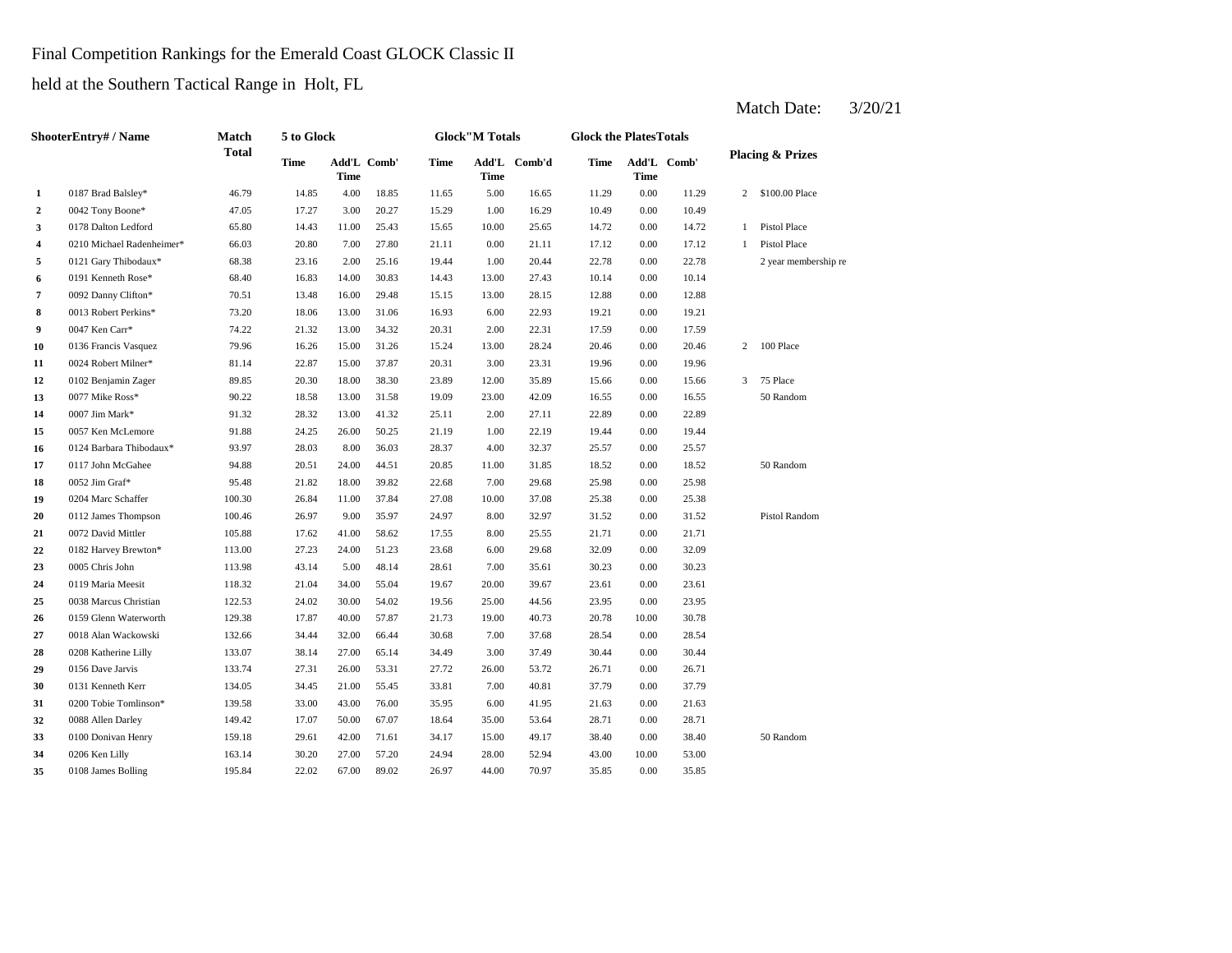|    | ShooterEntry# / Name | <b>Match</b> | 5 to Glock |                     |        |        | <b>Glock</b> "M Totals |        | <b>Glock the Plates Totals</b> |               |       |                             |
|----|----------------------|--------------|------------|---------------------|--------|--------|------------------------|--------|--------------------------------|---------------|-------|-----------------------------|
|    | 0015 John L. Johnson | Total        | Time       | Add'L Comb'<br>Time |        | Time   | Add'L<br>Time          | Comb'd | Time                           | Add'L<br>Time | Comb' | <b>Placing &amp; Prizes</b> |
| 36 |                      | 210.97       | 37.87      | 17.00               | 54.87  | 37.14  | 41.00                  | 78.14  | 57.96                          | 20.00         | 77.96 |                             |
| 37 | 0162 Jeremy Hoffman  | 234.01       | 20.88      | 62.00               | 82.88  | 22.55  | 49.00                  | 71.55  | 29.58                          | 50.00         | 79.58 |                             |
| 38 | 0166 Jeffery Green   | 283.75       | 15.50      | 42.00               | 57.50  | 150.57 | 45.00                  | 195.57 | 30.68                          | 0.00          | 30.68 |                             |
| 39 | 0174 Brandon Smiley  | 290.65       | 25.54      | 86.00               | 111.54 | 41.08  | 97.00                  | 138.08 | 31.03                          | 10.00         | 41.03 |                             |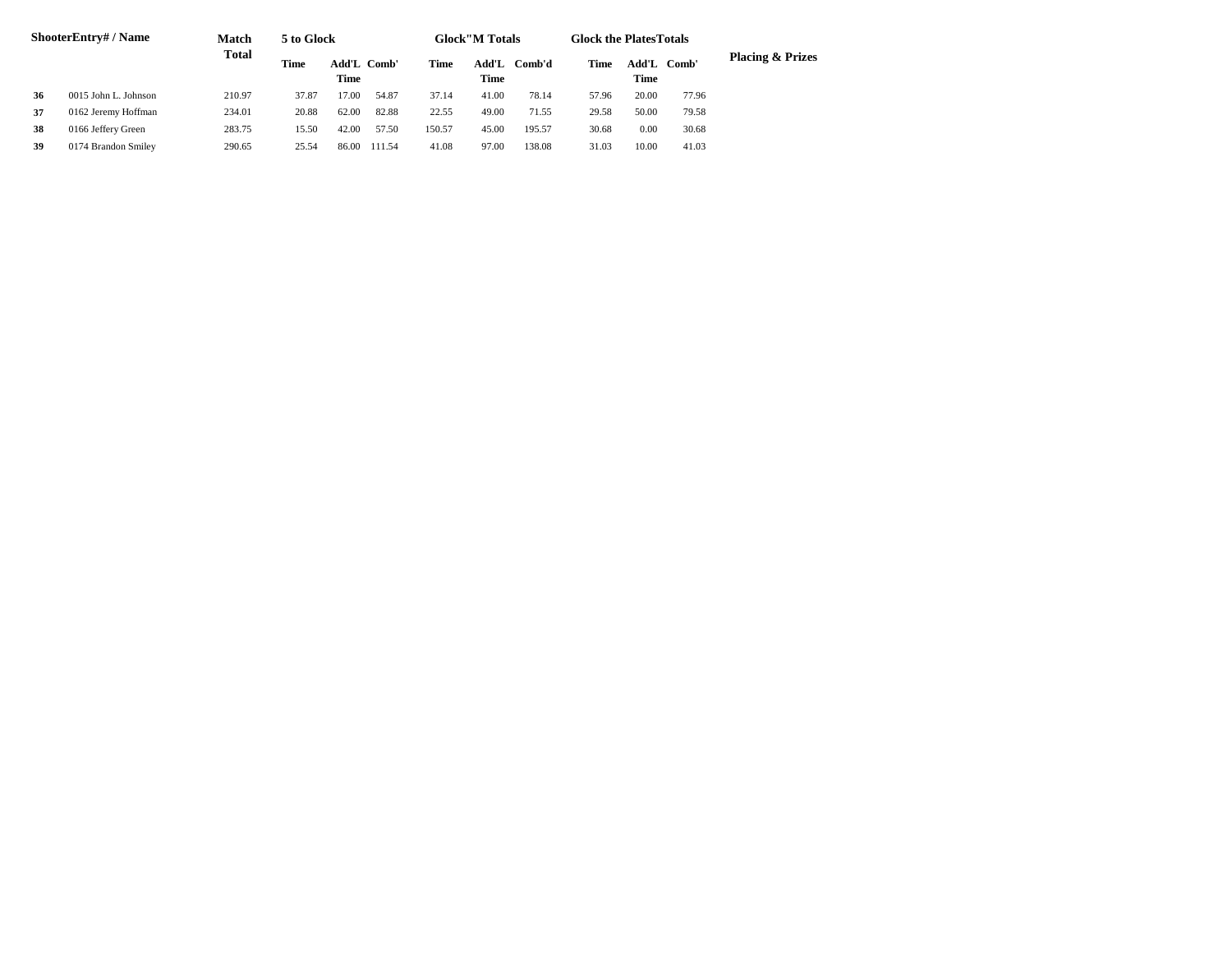## Final Guardian Rankings for the Emerald Coast GLOCK Classic II

held at the Southern Tactical Range in Holt, FL

|    | ShooterEntry# / Name  | Match        | 5 to Glock  |                            |        |             | <b>Glock</b> "M Totals |        | <b>Glock the PlatesTotals</b> |             |             |   |                             |                   |
|----|-----------------------|--------------|-------------|----------------------------|--------|-------------|------------------------|--------|-------------------------------|-------------|-------------|---|-----------------------------|-------------------|
|    |                       | <b>Total</b> | <b>Time</b> | Add'L Comb'<br><b>Time</b> |        | <b>Time</b> | Add'L<br><b>Time</b>   | Comb'd | <b>Time</b>                   | <b>Time</b> | Add'L Comb' |   | <b>Placing &amp; Prizes</b> | <b>Categories</b> |
| 1  | 0209 Kenneth Chandler | 65.14        | 23.69       | 1.00                       | 24.69  | 23.33       | 0.00                   | 23.33  | 17.12                         | 0.00        | 17.12       |   | <b>Pistol Place</b>         |                   |
| 2  | 0101 Benjamin Zager   | 75.22        | 20.79       | 12.00                      | 32.79  | 18.65       | 10.00                  | 28.65  | 13.78                         | 0.00        | 13.78       | 2 | 75 Place                    |                   |
| 3  | 0110 James Thompson   | 96.17        | 27.22       | 3.00                       | 30.22  | 23.47       | 7.00                   | 30.47  | 35.48                         | 0.00        | 35.48       | 3 | <b>Etool Place</b>          | Senior            |
| 3  |                       | 96.17        | 27.22       | 3.00                       | 30.22  | 23.47       | 7.00                   | 30.47  | 35.48                         | 0.00        | 35.48       |   | 75 Senior                   | Senior            |
| 4  | 0153 Kevin Wisdom     | 96.26        | 22.27       | 19.00                      | 41.27  | 21.91       | 7.00                   | 28.91  | 26.08                         | 0.00        | 26.08       |   |                             |                   |
| 5  | 0071 David Mittler    | 96.41        | 15.19       | 27.00                      | 42.19  | 18.83       | 13.00                  | 31.83  | 22.39                         | 0.00        | 22.39       |   | 75 Super Senior             | Super Senior      |
| 6  | 0150 Eli Dunbar       | 97.13        | 26.10       | 20.00                      | 46.10  | 22.93       | 11.00                  | 33.93  | 17.10                         | 0.00        | 17.10       |   |                             |                   |
| 7  | 0010 Grady Wiggins    | 98.32        | 27.78       | 13.00                      | 40.78  | 26.46       | 8.00                   | 34.46  | 23.08                         | 0.00        | 23.08       |   |                             | Super Senior      |
| 8  | 0163 Steve Dorman     | 106.60       | 28.46       | 12.00                      | 40.46  | 25.65       | 16.00                  | 41.65  | 24.49                         | 0.00        | 24.49       |   |                             | Senior            |
| 9  | 0160 Roger Moll       | 107.38       | 38.50       | 3.00                       | 41.50  | 35.76       | 2.00                   | 37.76  | 28.12                         | 0.00        | 28.12       |   | 50 Random                   |                   |
| 10 | 0158 Glenn Waterworth | 108.01       | 19.05       | 20.00                      | 39.05  | 19.81       | 14.00                  | 33.81  | 25.15                         | 10.00       | 35.15       |   |                             |                   |
| 11 | 0003 Chris John       | 109.92       | 33.18       | 11.00                      | 44.18  | 33.53       | 1.00                   | 34.53  | 31.21                         | 0.00        | 31.21       |   |                             | Super Senior      |
| 12 | 0145 Geoffrey Horne   | 114.68       | 33.35       | 12.00                      | 45.35  | 34.18       | 5.00                   | 39.18  | 30.15                         | 0.00        | 30.15       |   |                             | Senior            |
| 13 | 0157 Brian Van Note   | 126.23       | 29.76       | 29.00                      | 58.76  | 30.75       | 6.00                   | 36.75  | 30.72                         | 0.00        | 30.72       |   |                             |                   |
| 14 | 0014 John L. Johnson  | 133.56       | 34.49       | 12.00                      | 46.49  | 29.14       | 25.00                  | 54.14  | 32.93                         | 0.00        | 32.93       |   |                             | Super Senior      |
| 15 | 0133 Robert Jenkins   | 137.76       | 16.73       | 22.00                      | 38.73  | 28.87       | 47.00                  | 75.87  | 23.16                         | 0.00        | 23.16       |   |                             | Super Senior      |
| 16 | 0099 Donivan Henry    | 153.58       | 34.54       | 37.00                      | 71.54  | 27.62       | 15.00                  | 42.62  | 39.42                         | 0.00        | 39.42       |   |                             | Super Senior      |
| 17 | 0135 William Perry    | 155.19       | 30.59       | 37.00                      | 67.59  | 31.18       | 20.00                  | 51.18  | 36.42                         | 0.00        | 36.42       |   |                             | Super Senior      |
| 18 | 0155 Dave Jarvis      | 170.11       | 31.69       | 25.00                      | 56.69  | 28.45       | 21.00                  | 49.45  | 43.97                         | 20.00       | 63.97       |   |                             |                   |
| 19 | 0176 Greg Tyson       | 258.41       | 56.09       | 44.00                      | 100.09 | 32.67       | 9.00                   | 41.67  | 66.65                         | 50.00       | 116.65      |   |                             |                   |
| 20 | 0144 Robert James     | 382.55       | 36.83       | 46.00                      | 82.83  | 42.00       | 56.00                  | 98.00  | 51.72                         | 150.00      | 201.72      |   |                             |                   |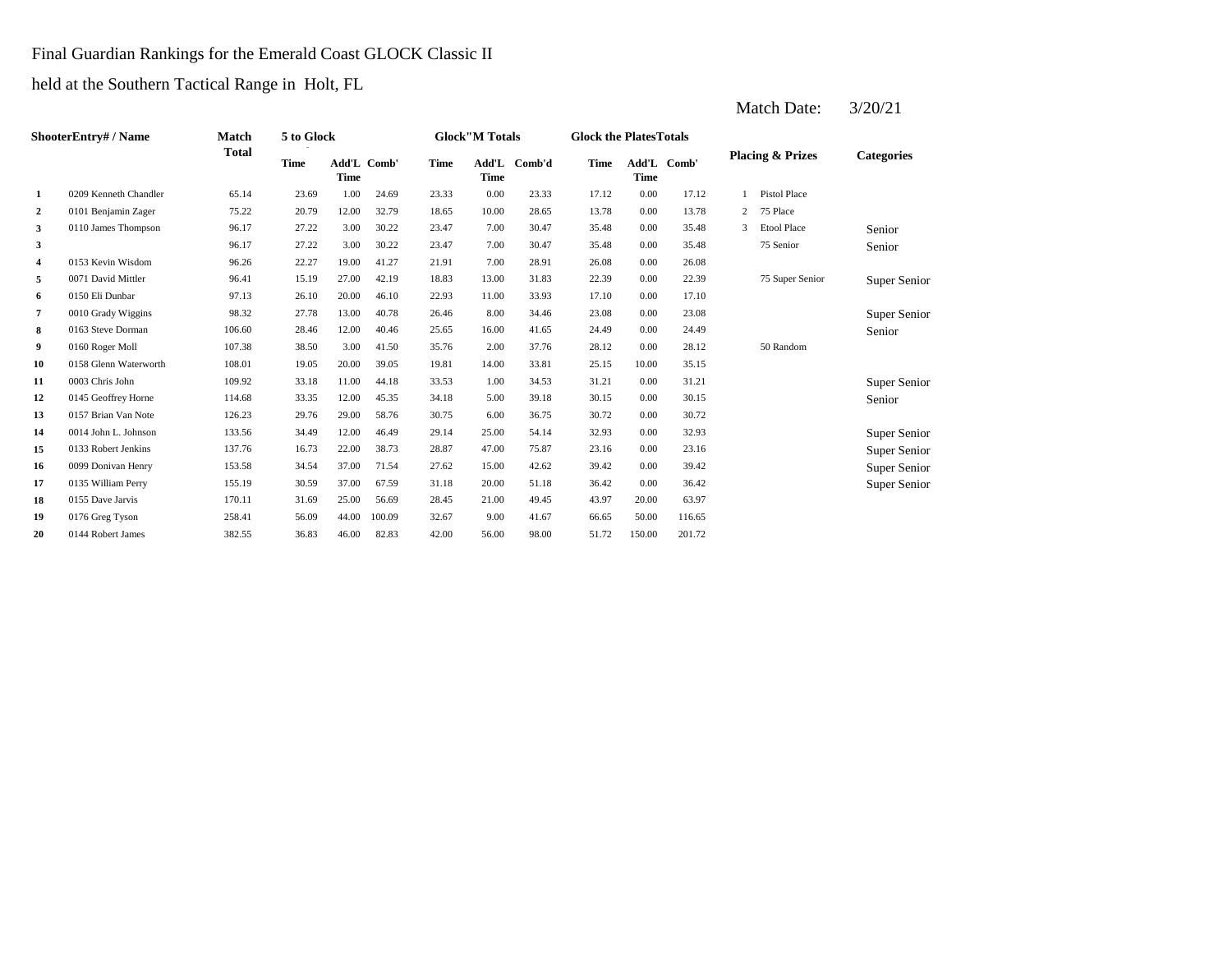# Final Heavy Metal Rankings for the Emerald Coast GLOCK Classic II

held at the Southern Tactical Range in Holt, FL

|                | <b>ShooterEntry# / Name</b> | <b>Match</b> | 5 to Glock  |             |             |             | <b>Glock"M Totals</b> |              | <b>Glock the PlatesTotals</b> |       |             |              |                             |
|----------------|-----------------------------|--------------|-------------|-------------|-------------|-------------|-----------------------|--------------|-------------------------------|-------|-------------|--------------|-----------------------------|
|                |                             | <b>Total</b> | <b>Time</b> | <b>Time</b> | Add'L Comb' | <b>Time</b> | <b>Time</b>           | Add'L Comb'd | <b>Time</b>                   | Time  | Add'L Comb' |              | <b>Placing &amp; Prizes</b> |
| 1              | 0189 Brad Balsley*          | 46.57        | 15.73       | 7.00        | 22.73       | 12.95       | 1.00                  | 13.95        | 9.89                          | 0.00  | 9.89        |              |                             |
| $\overline{a}$ | 0194 Kenneth Rose*          | 51.32        | 19.38       | 3.00        | 22.38       | 14.82       | 1.00                  | 15.82        | 13.12                         | 0.00  | 13.12       | $\mathbf{1}$ | Pistol Place                |
| 3              | 0095 Danny Clifton*         | 52.91        | 17.08       | 6.00        | 23.08       | 16.88       | 0.00                  | 16.88        | 12.95                         | 0.00  | 12.95       |              |                             |
| 4              | 0098 Fred King*             | 57.89        | 18.13       | 6.00        | 24.13       | 16.06       | 3.00                  | 19.06        | 14.70                         | 0.00  | 14.70       |              |                             |
| 5              | 0105 Matthew Hunady*        | 62.55        | 18.14       | 11.00       | 29.14       | 17.40       | 1.00                  | 18.40        | 15.01                         | 0.00  | 15.01       |              |                             |
| 6              | 0122 Gary Thibodaux*        | 72.69        | 22.63       | 5.00        | 27.63       | 19.36       | 1.00                  | 20.36        | 24.70                         | 0.00  | 24.70       |              |                             |
| 7              | 0050 Ken Carr*              | 75.30        | 22.39       | 5.00        | 27.39       | 21.18       | 6.00                  | 27.18        | 20.73                         | 0.00  | 20.73       |              |                             |
| 8              | 0086 Michael Miyaji*        | 84.91        | 24.82       | 13.00       | 37.82       | 19.90       | 9.00                  | 28.90        | 18.19                         | 0.00  | 18.19       |              |                             |
| 9              | 0213 Michael Radenheimer*   | 86.71        | 24.84       | 8.00        | 32.84       | 22.33       | 10.00                 | 32.33        | 21.54                         | 0.00  | 21.54       |              |                             |
| 10             | 0070 David Dickerson        | 94.44        | 24.37       | 18.00       | 42.37       | 21.19       | 4.00                  | 25.19        | 26.88                         | 0.00  | 26.88       | $\mathbf{1}$ | 100 Place                   |
| 11             | 0170 Randy Eubanks          | 97.45        | 23.39       | 21.00       | 44.39       | 26.53       | 4.00                  | 30.53        | 22.53                         | 0.00  | 22.53       | 2            | <b>Etool Place</b>          |
| 12             | 0113 James Thompson         | 102.54       | 26.21       | 7.00        | 33.21       | 25.88       | 19.00                 | 44.88        | 24.45                         | 0.00  | 24.45       | 3            | Knife Place                 |
| 13             | 0183 Harvey Brewton*        | 103.44       | 26.52       | 16.00       | 42.52       | 22.92       | 9.00                  | 31.92        | 29.00                         | 0.00  | 29.00       |              |                             |
| 14             | 0058 Ken McLemore           | 109.18       | 26.78       | 23.00       | 49.78       | 22.83       | 16.00                 | 38.83        | 20.57                         | 0.00  | 20.57       |              |                             |
| 15             | 0181 Saldor Swenson         | 122.08       | 23.67       | 42.00       | 65.67       | 23.33       | 8.00                  | 31.33        | 25.08                         | 0.00  | 25.08       |              |                             |
| 16             | 0083 Jeff Robinson          | 123.87       | 22.41       | 39.00       | 61.41       | 21.47       | 14.00                 | 35.47        | 26.99                         | 0.00  | 26.99       |              | 50 Random                   |
| 17             | 0146 Geoffrey Horne         | 125.44       | 32.22       | 13.00       | 45.22       | 37.04       | 18.00                 | 55.04        | 25.18                         | 0.00  | 25.18       |              |                             |
| 18             | 0066 Joshua Potter          | 138.62       | 31.87       | 11.00       | 42.87       | 36.54       | 24.00                 | 60.54        | 35.21                         | 0.00  | 35.21       |              |                             |
| 19             | 0081 Jamie Sue Sloan        | 140.18       | 35.21       | 16.00       | 51.21       | 28.50       | 20.00                 | 48.50        | 40.47                         | 0.00  | 40.47       |              |                             |
| 20             | 0032 F Lovelace             | 141.37       | 18.28       | 51.00       | 69.28       | 23.35       | 12.00                 | 35.35        | 26.74                         | 10.00 | 36.74       |              |                             |
| 21             | 0079 Robert Reid            | 145.37       | 24.74       | 52.00       | 76.74       | 27.95       | 17.00                 | 44.95        | 23.68                         | 0.00  | 23.68       |              | 2 year membership re        |
| 22             | 0035 Charles Cook           | 165.79       | 26.47       | 27.00       | 53.47       | 32.20       | 27.00                 | 59.20        | 53.12                         | 0.00  | 53.12       |              |                             |
| 23             | 0075 David Mittler          | 302.45       | 23.44       | 44.00       | 67.44       | 33.21       | 76.00                 | 109.21       | 45.80                         | 80.00 | 125.80      |              |                             |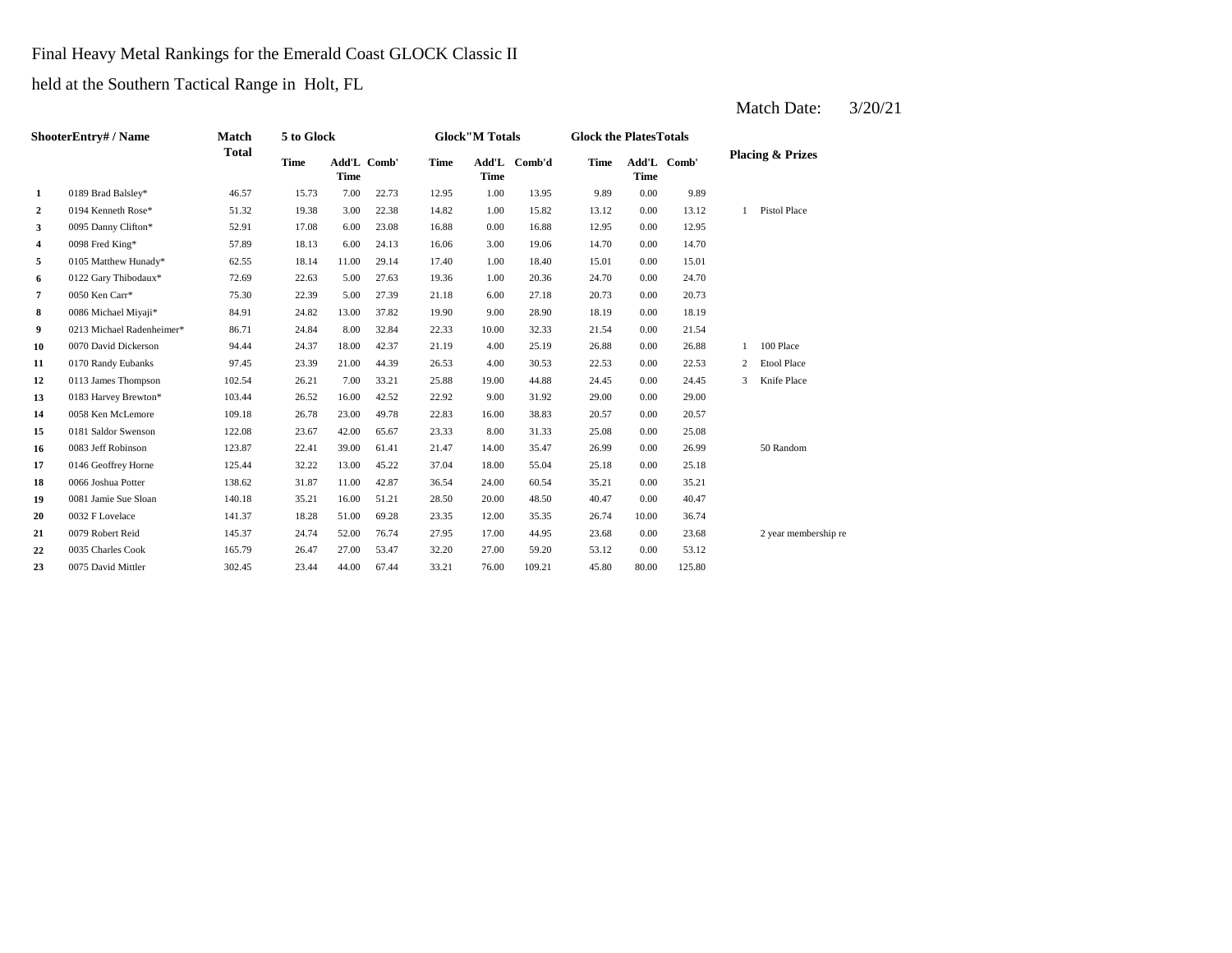## Final Major Sub Rankings for the Emerald Coast GLOCK Classic II

held at the Southern Tactical Range in Holt, FL

|                  | ShooterEntry# / Name     | Match        | 5 to Glock  |             |             |             | <b>Glock"M Totals</b> |              | <b>Glock the PlatesTotals</b> |             |             |   |                             |
|------------------|--------------------------|--------------|-------------|-------------|-------------|-------------|-----------------------|--------------|-------------------------------|-------------|-------------|---|-----------------------------|
|                  |                          | <b>Total</b> | <b>Time</b> | <b>Time</b> | Add'L Comb' | <b>Time</b> | <b>Time</b>           | Add'L Comb'd | <b>Time</b>                   | <b>Time</b> | Add'L Comb' |   | <b>Placing &amp; Prizes</b> |
| 1                | 0190 Kenneth Rose*       | 36.18        | 11.05       | 3.00        | 14.05       | 9.22        | 0.00                  | 9.22         | 12.91                         | 0.00        | 12.91       | 2 | 100 Place                   |
| $\boldsymbol{2}$ | 0091 Danny Clifton*      | 40.60        | 9.08        | 5.00        | 14.08       | 12.06       | 1.00                  | 13.06        | 13.46                         | 0.00        | 13.46       |   |                             |
| 3                | 0041 Tony Boone*         | 41.59        | 11.92       | 1.00        | 12.92       | 12.79       | 0.00                  | 12.79        | 15.88                         | 0.00        | 15.88       |   |                             |
| 4                | 0097 Fred King*          | 47.16        | 10.89       | 3.00        | 13.89       | 12.57       | 0.00                  | 12.57        | 20.70                         | 0.00        | 20.70       | 1 | <b>Pistol Place</b>         |
| 5                | 0103 Matthew Hunady*     | 47.50        | 11.27       | 7.00        | 18.27       | 12.13       | 0.00                  | 12.13        | 17.10                         | 0.00        | 17.10       |   |                             |
| 6                | 0120 Gary Thibodaux*     | 50.57        | 13.74       | 2.00        | 15.74       | 14.07       | 1.00                  | 15.07        | 19.76                         | 0.00        | 19.76       |   |                             |
| 7                | 0046 Ken Carr*           | 64.39        | 13.52       | 6.00        | 19.52       | 12.05       | 1.00                  | 13.05        | 21.82                         | 10.00       | 31.82       |   |                             |
| 8                | 0039 Rusty Roberts       | 64.56        | 12.26       | 5.00        | 17.26       | 17.29       | 7.00                  | 24.29        | 23.01                         | 0.00        | 23.01       | 1 | 100 Place                   |
| 9                | 0061 Nicolas Pellum*     | 65.45        | 10.05       | 25.00       | 35.05       | 11.53       | 1.00                  | 12.53        | 17.87                         | 0.00        | 17.87       |   |                             |
| 10               | 0023 Robert Milner*      | 71.51        | 14.91       | 9.00        | 23.91       | 17.56       | 2.00                  | 19.56        | 28.04                         | 0.00        | 28.04       |   |                             |
| 11               | 0084 Michael Miyaji*     | 71.60        | 14.64       | 5.00        | 19.64       | 18.96       | 15.00                 | 33.96        | 18.00                         | 0.00        | 18.00       |   |                             |
| 12               | 0027 Daniel Johnson*     | 71.60        | 14.43       | 19.00       | 33.43       | 17.10       | 0.00                  | 17.10        | 21.07                         | 0.00        | 21.07       |   |                             |
| 13               | 0055 Wallace Knight*     | 72.03        | 13.28       | 21.00       | 34.28       | 13.89       | 6.00                  | 19.89        | 17.86                         | 0.00        | 17.86       |   |                             |
| 14               | 0065 Joshua Potter       | 77.41        | 19.17       | 3.00        | 22.17       | 18.26       | 5.00                  | 23.26        | 31.98                         | 0.00        | 31.98       | 2 | Etool Place                 |
| 15               | 0152 James Wallis* Jr.   | 78.68        | 19.46       | 8.00        | 27.46       | 21.88       | 1.00                  | 22.88        | 28.34                         | 0.00        | 28.34       |   |                             |
| 16               | 0111 James Thompson      | 80.71        | 17.56       | 0.00        | 17.56       | 18.72       | 12.00                 | 30.72        | 32.43                         | 0.00        | 32.43       | 3 | Knife Place                 |
| 17               | 0069 David Dickerson     | 85.90        | 17.66       | 11.00       | 28.66       | 15.33       | 3.00                  | 18.33        | 28.91                         | 10.00       | 38.91       |   |                             |
| 18               | 0180 Saldor Swenson      | 86.98        | 16.57       | 14.00       | 30.57       | 17.91       | 8.00                  | 25.91        | 30.50                         | 0.00        | 30.50       |   |                             |
| 19               | 0011 Grady Wiggins       | 92.57        | 19.10       | 7.00        | 26.10       | 22.88       | 4.00                  | 26.88        | 29.59                         | 10.00       | 39.59       |   |                             |
| 20               | 0059 Theodore S Mynch    | 104.51       | 22.77       | 8.00        | 30.77       | 28.32       | 16.00                 | 44.32        | 29.42                         | 0.00        | 29.42       |   |                             |
| 21               | 0116 John McGahee        | 110.06       | 13.27       | 18.00       | 31.27       | 17.79       | 6.00                  | 23.79        | 25.00                         | 30.00       | 55.00       |   |                             |
| 22               | 0006 Jim Mark*           | 114.37       | 21.50       | 6.00        | 27.50       | 31.39       | 5.00                  | 36.39        | 30.48                         | 20.00       | 50.48       |   |                             |
| 23               | 0141 Peter Straub*       | 125.73       | 16.64       | 11.00       | 27.64       | 23.90       | 28.00                 | 51.90        | 26.19                         | 20.00       | 46.19       |   |                             |
| 24               | 0021 Charles Stokes* Jr. | 168.06       | 13.60       | 7.00        | 20.60       | 84.44       | 18.00                 | 102.44       | 25.02                         | 20.00       | 45.02       |   |                             |
| 25               | 0031 F Lovelace          | 175.78       | 14.07       | 30.00       | 44.07       | 17.80       | 25.00                 | 42.80        | 28.91                         | 60.00       | 88.91       |   |                             |
| 26               | 0034 Charles Cook        | 194.32       | 18.51       | 26.00       | 44.51       | 26.07       | 7.00                  | 33.07        | 46.74                         | 70.00       | 116.74      |   |                             |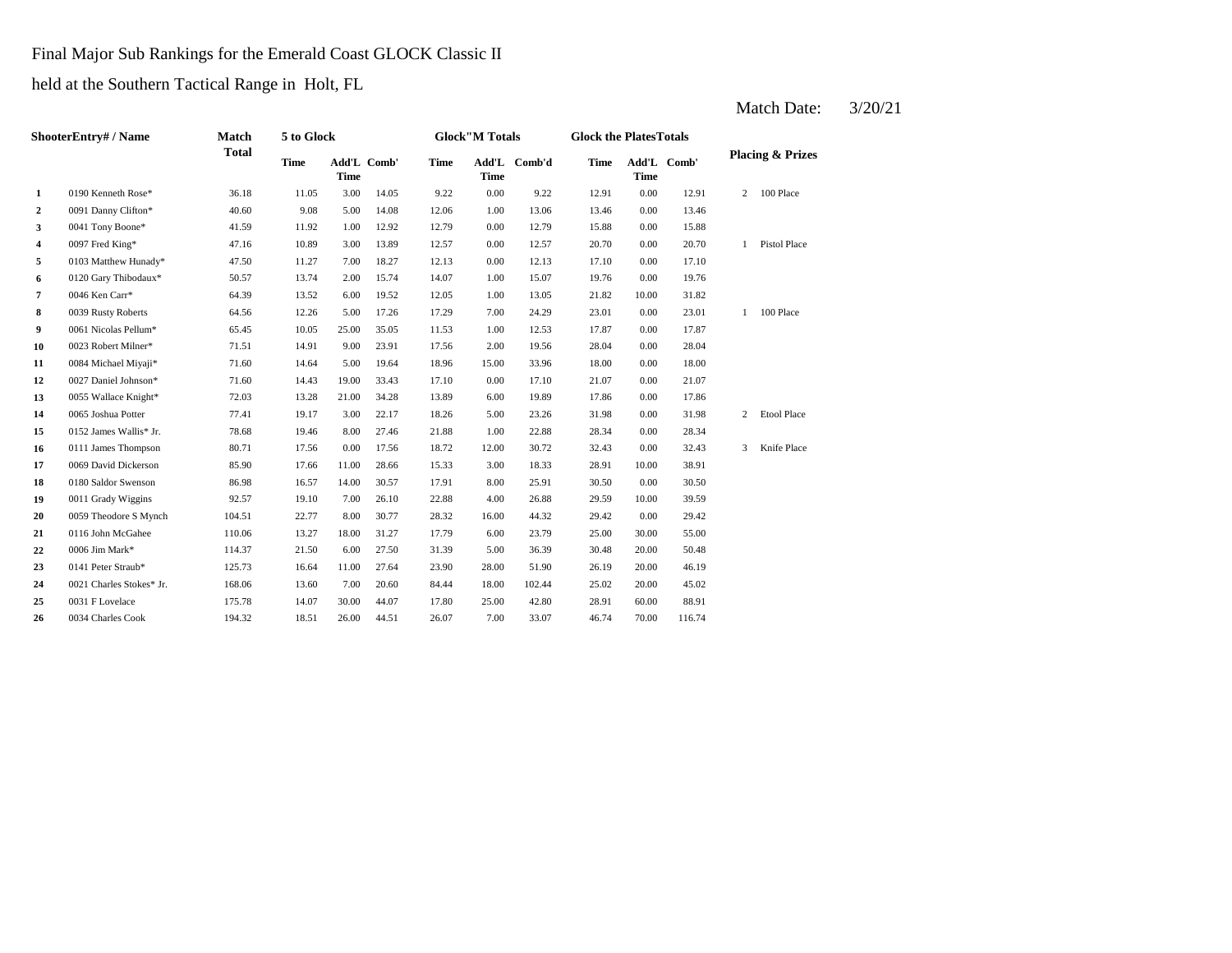Final Master Stock Rankings for the Emerald Coast GLOCK Classic II

held at the Southern Tactical Range in Holt, FL

| <b>ShooterEntry# / Name</b> |                           | Match  | 5 to Glock                  |       |       | <b>Glock</b> "M Totals |               |        | <b>Glock the PlatesTotals</b> |       |             |                             |                      |
|-----------------------------|---------------------------|--------|-----------------------------|-------|-------|------------------------|---------------|--------|-------------------------------|-------|-------------|-----------------------------|----------------------|
|                             |                           | Total  | Time<br>Add'L Comb'<br>Time |       |       | <b>Time</b>            | Add'L<br>Time | Comb'd | Time                          | Time  | Add'L Comb' | <b>Placing &amp; Prizes</b> |                      |
| 1                           | 0188 Brad Balsley*        | 36.18  | 14.13                       | 1.00  | 15.13 | 10.78                  | 2.00          | 12.78  | 8.27                          | 0.00  | 8.27        |                             | Pistol MatchMeister  |
| $\overline{2}$              | 0043 Tony Boone*          | 42.69  | 17.08                       | 1.00  | 18.08 | 13.45                  | 0.00          | 13.45  | 11.16                         | 0.00  | 11.16       |                             | Pistol Place         |
| 3                           | 0094 Danny Clifton*       | 49.24  | 17.78                       | 2.00  | 19.78 | 16.81                  | 1.00          | 17.81  | 11.65                         | 0.00  | 11.65       | $\overline{2}$              | 75 Place             |
| 4                           | 0049 Ken Carr*            | 61.50  | 22.41                       | 4.00  | 26.41 | 17.80                  | 0.00          | 17.80  | 17.29                         | 0.00  | 17.29       | 3                           | Etool Place          |
| 5                           | 0193 Kenneth Rose*        | 62.73  | 16.78                       | 12.00 | 28.78 | 14.07                  | 9.00          | 23.07  | 10.88                         | 0.00  | 10.88       |                             |                      |
| 6                           | 0212 Michael Radenheimer* | 64.72  | 22.75                       | 2.00  | 24.75 | 20.36                  | 2.00          | 22.36  | 17.61                         | 0.00  | 17.61       |                             |                      |
| 7                           | 0063 Nicolas Pellum*      | 65.46  | 14.91                       | 12.00 | 26.91 | 12.22                  | 8.00          | 20.22  | 18.33                         | 0.00  | 18.33       |                             | 2 year membership re |
| 8                           | 0078 Mike Ross*           | 71.79  | 21.91                       | 13.00 | 34.91 | 18.57                  | 2.00          | 20.57  | 16.31                         | 0.00  | 16.31       |                             |                      |
| 9                           | 0002 Theodore J Mynch     | 81.27  | 19.32                       | 17.00 | 36.32 | 19.60                  | 5.00          | 24.60  | 20.35                         | 0.00  | 20.35       |                             |                      |
| 10                          | 0025 Robert Milner*       | 83.48  | 21.67                       | 12.00 | 33.67 | 22.09                  | 4.00          | 26.09  | 23.72                         | 0.00  | 23.72       |                             |                      |
| 11                          | 0029 Daniel Johnson*      | 83.93  | 24.91                       | 15.00 | 39.91 | 21.53                  | 5.00          | 26.53  | 17.49                         | 0.00  | 17.49       |                             |                      |
| 12                          | 0143 Peter Straub*        | 89.12  | 24.55                       | 14.00 | 38.55 | 21.70                  | 2.00          | 23.70  | 26.87                         | 0.00  | 26.87       |                             |                      |
| 13                          | 0060 Theodore S Mynch     | 91.13  | 19.41                       | 24.00 | 43.41 | 16.19                  | 12.00         | 28.19  | 19.53                         | 0.00  | 19.53       |                             | 50 Random            |
| 14                          | 0074 David Mittler        | 102.17 | 18.04                       | 34.00 | 52.04 | 20.13                  | 7.00          | 27.13  | 23.00                         | 0.00  | 23.00       |                             | 50 Random            |
| 15                          | 0053 Jim Graf*            | 103.56 | 24.58                       | 22.00 | 46.58 | 26.82                  | 8.00          | 34.82  | 22.16                         | 0.00  | 22.16       |                             |                      |
| 16                          | 0109 Keith Kelley*        | 114.83 | 30.34                       | 32.00 | 62.34 | 27.28                  | 4.00          | 31.28  | 21.21                         | 0.00  | 21.21       |                             |                      |
| 17                          | 0009 Jim Mark*            | 122.34 | 26.51                       | 21.00 | 47.51 | 33.00                  | 13.00         | 46.00  | 28.83                         | 0.00  | 28.83       |                             |                      |
| 18                          | 0168 Jeffery Green        | 168.11 | 16.37                       | 54.00 | 70.37 | 15.65                  | 40.00         | 55.65  | 32.09                         | 10.00 | 42.09       |                             |                      |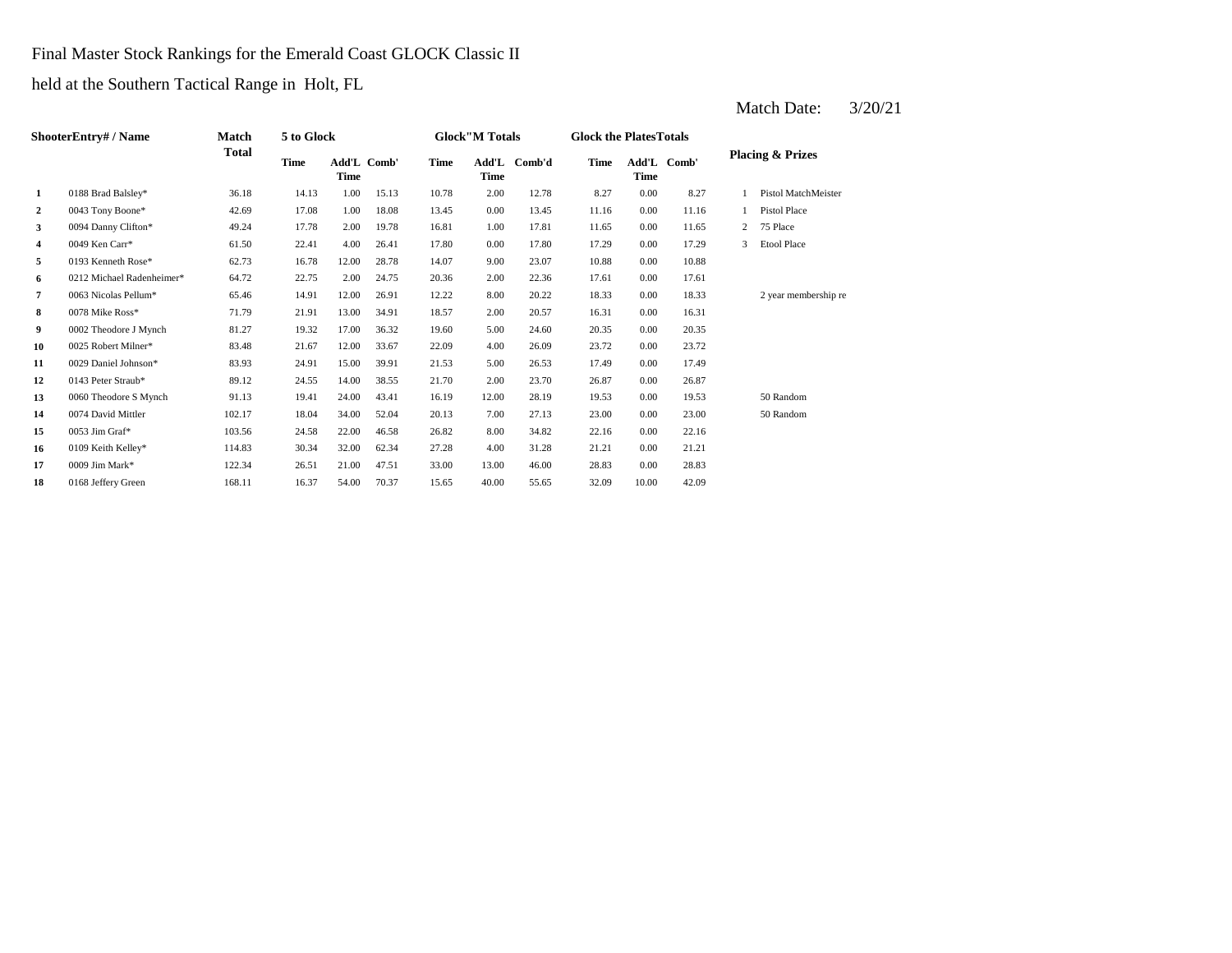Final SubCompact Rankings for the Emerald Coast GLOCK Classic II

held at the Southern Tactical Range in Holt, FL

| <b>ShooterEntry#/Name</b> |                          | Match        | 5 to Glock  |             |             | <b>Glock</b> "M Totals |             |              | <b>Glock the PlatesTotals</b> |             |             |                             |                     |
|---------------------------|--------------------------|--------------|-------------|-------------|-------------|------------------------|-------------|--------------|-------------------------------|-------------|-------------|-----------------------------|---------------------|
|                           |                          | <b>Total</b> | <b>Time</b> | <b>Time</b> | Add'L Comb' | <b>Time</b>            | <b>Time</b> | Add'L Comb'd | <b>Time</b>                   | <b>Time</b> | Add'L Comb' | <b>Placing &amp; Prizes</b> |                     |
| 1                         | 0186 Brad Balsley*       | 47.51        | 16.60       | 4.00        | 20.60       | 11.77                  | 2.00        | 13.77        | 13.14                         | 0.00        | 13.14       |                             |                     |
| $\boldsymbol{2}$          | 0040 Tony Boone*         | 48.04        | 17.54       | 3.00        | 20.54       | 13.93                  | 2.00        | 15.93        | 11.57                         | 0.00        | 11.57       |                             |                     |
| 3                         | 0090 Danny Clifton*      | 59.06        | 16.65       | 9.00        | 25.65       | 15.64                  | 5.00        | 20.64        | 12.77                         | 0.00        | 12.77       |                             |                     |
| 4                         | 0045 Ken Carr*           | 69.19        | 21.59       | 7.00        | 28.59       | 18.09                  | 3.00        | 21.09        | 19.51                         | 0.00        | 19.51       | $\mathbf{1}$                | <b>Pistol Place</b> |
| 4                         |                          | 69.19        | 21.59       | 7.00        | 28.59       | 18.09                  | 3.00        | 21.09        | 19.51                         | 0.00        | 19.51       |                             | 50 Random           |
| 5                         | 0096 Fred King*          | 69.76        | 17.52       | 16.00       | 33.52       | 17.37                  | 1.00        | 18.37        | 17.87                         | 0.00        | 17.87       |                             |                     |
| 6                         | 0054 Wallace Knight*     | 71.22        | 20.60       | 11.00       | 31.60       | 18.37                  | 5.00        | 23.37        | 16.25                         | 0.00        | 16.25       |                             |                     |
| 7                         | 0026 Daniel Johnson*     | 71.40        | 22.27       | 10.00       | 32.27       | 22.24                  | 3.00        | 25.24        | 13.89                         | 0.00        | 13.89       |                             |                     |
| 8                         | 0022 Robert Milner*      | 80.81        | 22.81       | 11.00       | 33.81       | 21.27                  | 0.00        | 21.27        | 25.73                         | 0.00        | 25.73       |                             |                     |
| 9                         | 0177 Dalton Ledford      | 88.61        | 21.30       | 15.00       | 36.30       | 18.92                  | 14.00       | 32.92        | 19.39                         | 0.00        | 19.39       | $\mathbf{1}$                | 100 Place           |
| 10                        | 0076 Mike Ross*          | 90.75        | 18.95       | 31.00       | 49.95       | 16.98                  | 6.00        | 22.98        | 17.82                         | 0.00        | 17.82       |                             | 50 Random           |
| 11                        | 0151 James Wallis* Jr.   | 98.07        | 33.01       | 10.00       | 43.01       | 31.21                  | 2.00        | 33.21        | 21.85                         | 0.00        | 21.85       |                             |                     |
| 12                        | 0004 Chris John          | 100.20       | 35.42       | 6.00        | 41.42       | 28.54                  | 1.00        | 29.54        | 29.24                         | 0.00        | 29.24       | $\overline{c}$              | <b>Etool Place</b>  |
| 13                        | 0140 Peter Straub*       | 100.36       | 23.61       | 18.00       | 41.61       | 21.98                  | 12.00       | 33.98        | 24.77                         | 0.00        | 24.77       |                             | Pistol Random       |
| 14                        | 0199 Tobie Tomlinson*    | 102.14       | 28.75       | 15.00       | 43.75       | 32.93                  | 3.00        | 35.93        | 22.46                         | 0.00        | 22.46       |                             |                     |
| 15                        | 0130 John Crusan         | 105.73       | 21.01       | 14.00       | 35.01       | 23.38                  | 20.00       | 43.38        | 27.34                         | 0.00        | 27.34       | 3                           | Knife Place         |
| 16                        | 0064 Joshua Potter       | 107.40       | 31.20       | 15.00       | 46.20       | 27.65                  | 8.00        | 35.65        | 25.55                         | 0.00        | 25.55       |                             | 50 Random           |
| 17                        | 0067 Karl Snell          | 118.35       | 23.79       | 40.00       | 63.79       | 24.42                  | 2.00        | 26.42        | 28.14                         | 0.00        | 28.14       |                             |                     |
| 18                        | 0037 Marcus Christian    | 119.70       | 23.46       | 16.00       | 39.46       | 22.77                  | 33.00       | 55.77        | 24.47                         | 0.00        | 24.47       |                             |                     |
| 19                        | 0123 Barbara Thibodaux*  | 124.06       | 28.04       | 32.00       | 60.04       | 28.61                  | 6.00        | 34.61        | 29.41                         | 0.00        | 29.41       |                             |                     |
| 20                        | 0051 Jim Graf*           | 129.48       | 25.24       | 46.00       | 71.24       | 23.22                  | 8.00        | 31.22        | 27.02                         | 0.00        | 27.02       |                             |                     |
| 21                        | 0165 Jeffery Green       | 132.44       | 12.78       | 35.00       | 47.78       | 18.00                  | 22.00       | 40.00        | 34.66                         | 10.00       | 44.66       |                             |                     |
| 22                        | 0138 Theodore Foreman II | 138.27       | 48.68       | 1.00        | 49.68       | 41.06                  | 7.00        | 48.06        | 40.53                         | 0.00        | 40.53       |                             |                     |
| 23                        | 0107 James Bolling       | 142.65       | 25.92       | 25.00       | 50.92       | 30.95                  | 9.00        | 39.95        | 41.78                         | 10.00       | 51.78       |                             |                     |
| 24                        | 0128 Jack Crusan         | 267.58       | 31.68       | 62.00       | 93.68       | 34.41                  | 38.00       | 72.41        | 51.49                         | 50.00       | 101.49      |                             |                     |
| 25                        | 0172 Brandon Smiley      | 300.75       | 24.99       | 61.00       | 85.99       | 35.54                  | 59.00       | 94.54        | 40.22                         | 80.00       | 120.22      |                             |                     |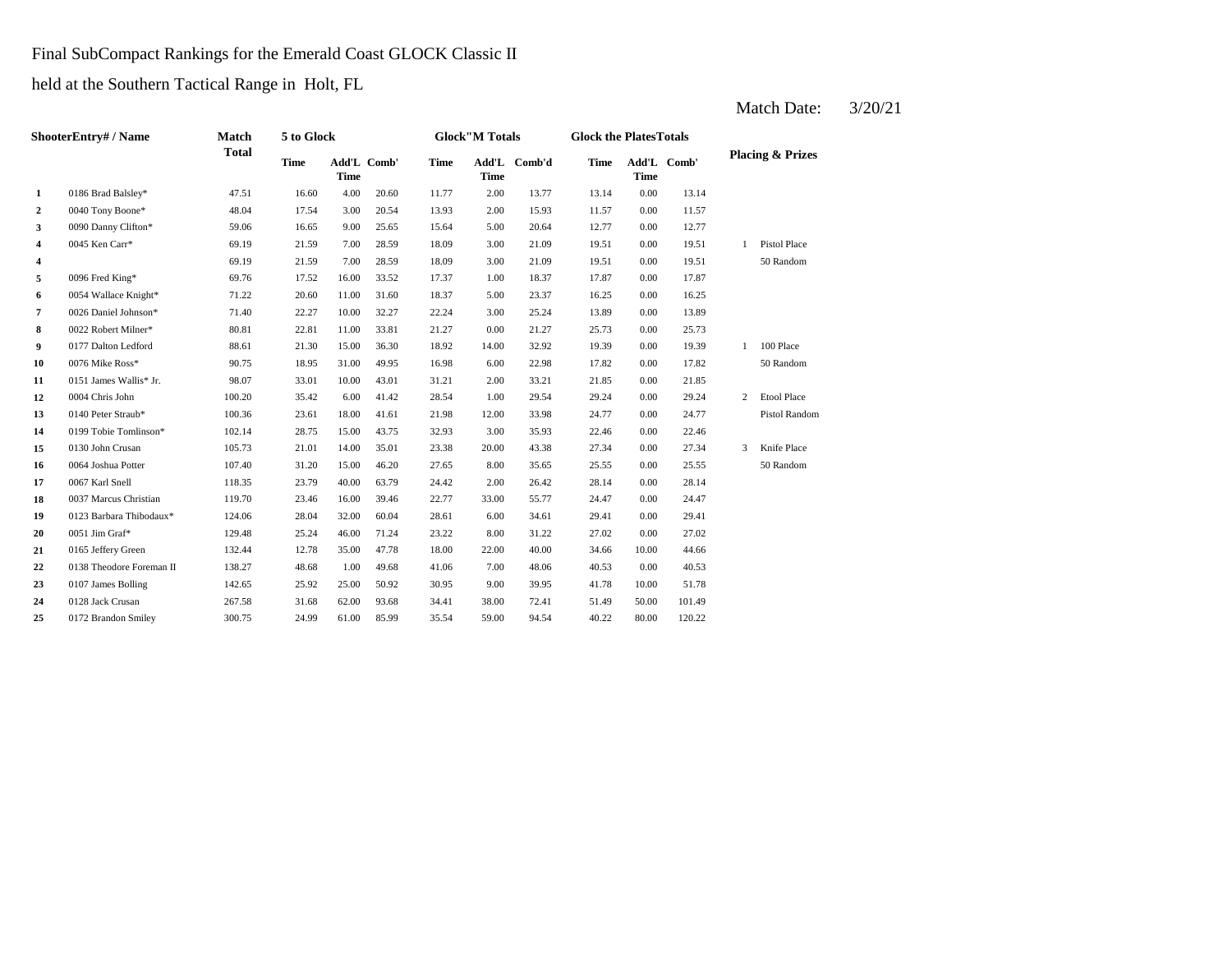## Final Unlimited Rankings for the Emerald Coast GLOCK Classic II

held at the Southern Tactical Range in Holt, FL

| ShooterEntry# / Name |                           | Match        | 5 to Glock |                            |       | <b>Glock"M Totals</b> |       |              | <b>Glock the Plates Totals</b> |                            |       |                             |                    |
|----------------------|---------------------------|--------------|------------|----------------------------|-------|-----------------------|-------|--------------|--------------------------------|----------------------------|-------|-----------------------------|--------------------|
|                      |                           | <b>Total</b> | Time       | Add'L Comb'<br><b>Time</b> |       | Time                  | Time  | Add'L Comb'd | Time                           | Add'L Comb'<br><b>Time</b> |       | <b>Placing &amp; Prizes</b> |                    |
| 1                    | 0093 Danny Clifton*       | 44.42        | 11.90      | 11.00                      | 22.90 | 10.96                 | 0.00  | 10.96        | 10.56                          | 0.00                       | 10.56 | 1                           | Pistol Place       |
| 2                    | 0192 Kenneth Rose*        | 47.40        | 16.61      | 7.00                       | 23.61 | 13.58                 | 0.00  | 13.58        | 10.21                          | 0.00                       | 10.21 |                             |                    |
| 3                    | 0104 Matthew Hunady*      | 48.83        | 15.36      | 5.00                       | 20.36 | 14.04                 | 2.00  | 16.04        | 12.43                          | 0.00                       | 12.43 |                             |                    |
| 4                    | 0028 Daniel Johnson*      | 58.73        | 15.69      | 6.00                       | 21.69 | 15.00                 | 8.00  | 23.00        | 14.04                          | 0.00                       | 14.04 |                             |                    |
| 5                    | 0148 Adam McCaa           | 60.81        | 14.28      | 11.00                      | 25.28 | 13.30                 | 9.00  | 22.30        | 13.23                          | 0.00                       | 13.23 | $\mathbf{1}$                | 100 Place          |
| 6                    | 0211 Michael Radenheimer* | 63.33        | 17.20      | 3.00                       | 20.20 | 18.26                 | 12.00 | 30.26        | 12.87                          | 0.00                       | 12.87 |                             |                    |
| 7                    | 0142 Peter Straub*        | 72.52        | 17.60      | 20.00                      | 37.60 | 18.96                 | 2.00  | 20.96        | 13.96                          | 0.00                       | 13.96 |                             |                    |
| 8                    | 0062 Nicolas Pellum*      | 73.04        | 13.21      | 30.00                      | 43.21 | 10.91                 | 6.00  | 16.91        | 12.92                          | 0.00                       | 12.92 |                             | 50 Random          |
| 9                    | 0020 Carl Wilson          | 76.12        | 23.22      | 7.00                       | 30.22 | 20.81                 | 6.00  | 26.81        | 19.09                          | 0.00                       | 19.09 | 2                           | <b>Etool Place</b> |
| 10                   | 0202 Gerald Bonds         | 81.15        | 25.19      | 18.00                      | 43.19 | 18.86                 | 2.00  | 20.86        | 17.10                          | 0.00                       | 17.10 | 3                           | Knife Place        |
| 11                   | 0085 Michael Miyaji*      | 84.11        | 19.50      | 21.00                      | 40.50 | 16.03                 | 8.00  | 24.03        | 19.58                          | 0.00                       | 19.58 |                             |                    |
| 12                   | 0126 Morgan Griffin       | 91.76        | 31.06      | 8.00                       | 39.06 | 28.90                 | 2.00  | 30.90        | 21.80                          | 0.00                       | 21.80 |                             |                    |
| 13                   | 0214 Eric Robledo         | 100.98       | 21.12      | 20.00                      | 41.12 | 25.64                 | 15.00 | 40.64        | 19.22                          | 0.00                       | 19.22 |                             |                    |
| 14                   | 0048 Ken Carr*            | 106.33       | 23.38      | 24.00                      | 47.38 | 21.32                 | 18.00 | 39.32        | 19.63                          | 0.00                       | 19.63 |                             |                    |
| 15                   | 0008 Jim Mark*            | 106.97       | 26.39      | 22.00                      | 48.39 | 23.06                 | 18.00 | 41.06        | 17.52                          | 0.00                       | 17.52 |                             |                    |
| 16                   | 0073 David Mittler        | 110.09       | 18.41      | 34.00                      | 52.41 | 21.03                 | 12.00 | 33.03        | 24.65                          | 0.00                       | 24.65 |                             |                    |
| 17                   | 0139 Theodore Foreman II  | 135.19       | 39.35      | 10.00                      | 49.35 | 38.75                 | 19.00 | 57.75        | 28.09                          | 0.00                       | 28.09 |                             |                    |
| 18                   | 0132 Kenneth Kerr         | 137.00       | 35.78      | 32.00                      | 67.78 | 34.02                 | 7.00  | 41.02        | 28.20                          | 0.00                       | 28.20 |                             |                    |
| 19                   | 0167 Jeffery Green        | 137.03       | 16.87      | 42.00                      | 58.87 | 19.01                 | 32.00 | 51.01        | 27.15                          | 0.00                       | 27.15 |                             |                    |
| 20                   | 0161 Roger Moll           | 202.07       | 41.31      | 27.00                      | 68.31 | 37.80                 | 6.00  | 43.80        | 29.96                          | 60.00                      | 89.96 |                             |                    |
| 21                   | 0173 Brandon Smiley       | 205.03       | 30.93      | 64.00                      | 94.93 | 29.92                 | 34.00 | 63.92        | 36.18                          | 10.00                      | 46.18 |                             |                    |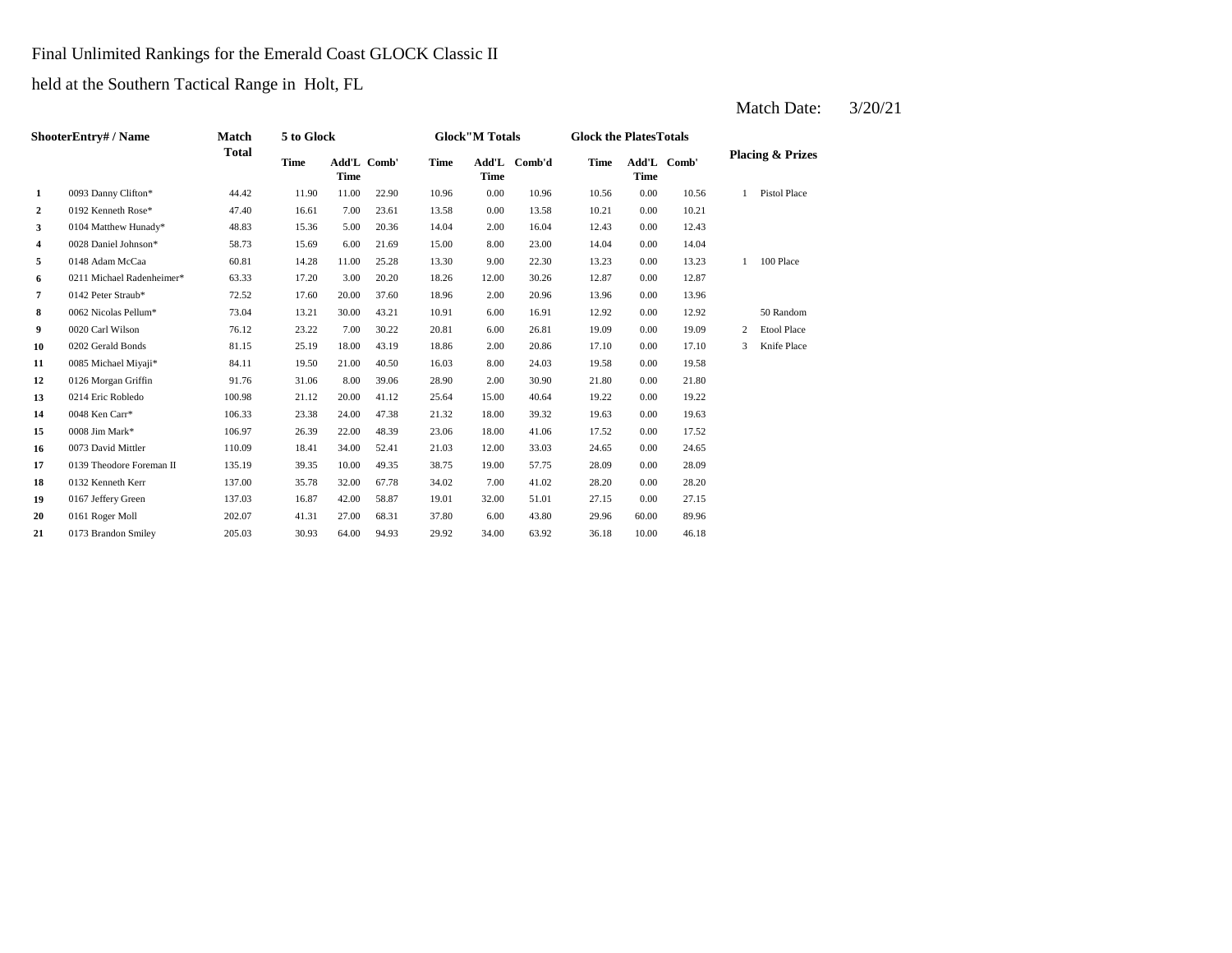#### **Final Team Rankings for the Emerald Coast GLOCK Classic II**

**held at the Southern Tactical Range in Holt, FL**

| <b>Civilian</b>     |          |                                 |                                           |  |  |  |  |
|---------------------|----------|---------------------------------|-------------------------------------------|--|--|--|--|
| <b>Standing</b>     | Score    | <b>Team Name</b>                | <b>Team Members</b>                       |  |  |  |  |
|                     | 1.290.74 | Young Marines of Pensacola Red  | Isabel Zack, Landon Whalen, Ethan Atchley |  |  |  |  |
| 2                   | 2,633.64 | Young Marines Of Pensacola Blue | Carl Estep, Dawson Fuqua, Ayden Perry     |  |  |  |  |
| <b>Master Stock</b> |          |                                 |                                           |  |  |  |  |
| <b>Standing</b>     | Score    | <b>Team Name</b>                | <b>Team Members</b>                       |  |  |  |  |
|                     | 319.67   | <b>Team Carver Custom</b>       | Jim Mark*, Peter Straub*, Daniel Johnson* |  |  |  |  |